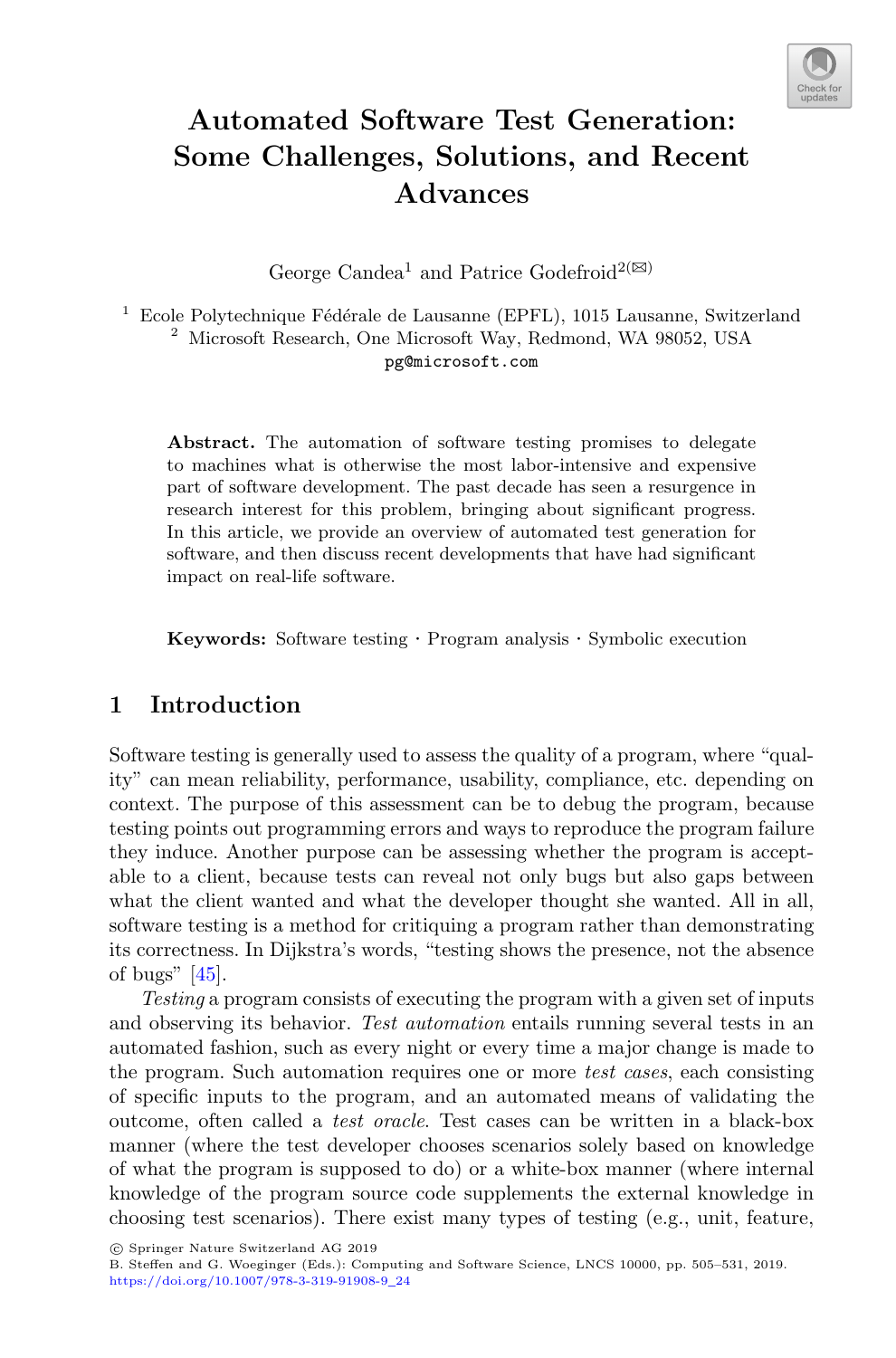functional, system, regression) that fulfill various goals. Testing is complementary to other non-dynamic methods for checking program correctness, such as visual code inspection or static program analysis.

The outcome of running tests is measured in various ways. For example, counting how many tests succeed vs. fail is often a proxy metric for the program's code quality. Another example is test coverage, which measures the rigorousness of testing, e.g., by computing what fraction of the program's instructions were executed during a test suite.

The fundamental challenge in thoroughly testing a program is that the number of possible inputs is large. For example, consider a program that takes four 64-bit integers and adds them up: there exist  $2^{256}$  different combinations of integers that could be provided to this program. In contrast, scientists estimate that the observable Universe has on the order of  $2^{240}$  atoms [\[115\]](#page-25-0). A naive approach of trying all inputs one by one would therefore not complete, so one must be clever about picking test inputs.

This brings us to *test generation*, i.e., producing "interesting" inputs to test software. There is an inherent trade-off between how long it takes to choose the inputs vs. how long it takes to run the corresponding test and measure outcomes. For example, if executing a program takes a long time, it makes sense to spend time on smartly choosing inputs, so as to minimize the number of times the program must execute during testing. However, if running the program is quick, then taking a long time to choose inputs can be detrimental compared to running the program many times with many inputs.

A good way to reduce the time spent choosing test inputs is to automate the process. This observation gave rise to the field of *automated test generation*, which is the subject of this article. We discuss the spectrum of techniques used for automated test generation (Sect. [2\)](#page-1-0) along with some of the challenges they face when applied in practice (Sect. [3\)](#page-5-0). We highlight two recent advances in the engineering and application of these techniques: SAGE (Sect. [4\)](#page-13-0) and S2E (Sect. [5\)](#page-15-0). While this article is by no means a survey of automated test generation techniques, we do mention many approaches, techniques and tools throughout, as well as in Sect. [6.](#page-17-0) We conclude with a few thoughts on future directions in this field of research (Sect. [7\)](#page-19-0).

### <span id="page-1-0"></span>**2 Automated Test Generation: An Overview**

Techniques for automatically generating test inputs lay along a spectrum that has at one end blackbox random testing (Sect. [2.1\)](#page-1-1) and at the other end whitebox symbolic execution (Sect. [2.2\)](#page-3-0). We now describe these two end-points.

#### <span id="page-1-1"></span>**2.1 Random Testing and Input Fuzzing**

Perhaps the simplest form of automated test generation is to select program inputs at random [\[92\]](#page-24-0). Various input probability distributions can be used, either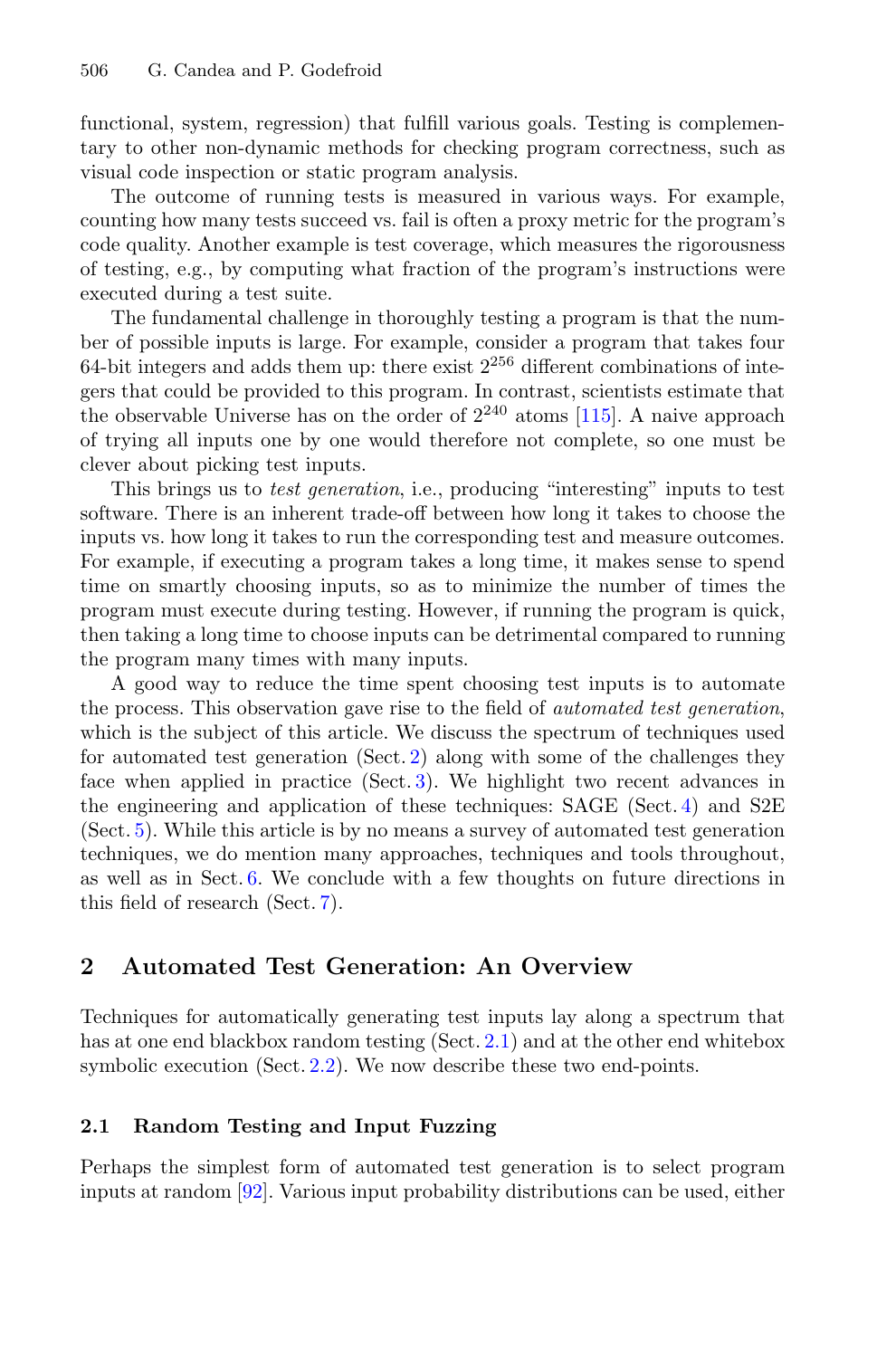uniform or biased towards some specific values believed to lead to interesting corner cases, like  $0, -1$  or MAXINT for integer input values.

A more evolved form, called *fuzz testing*, consists of starting with well-formed inputs and repeatedly modifying them, more or less at random, to produce new inputs—this preserves the benefit of blackbox testing while increasing the probability of inputs found in this way being "interesting" (e.g., capable of getting past the first layer of input parsing). This proved to be an effective way to find crashes and security vulnerabilities in software, with some of the most notorious security vulnerabilities having been found this way [\[27](#page-21-0)]. Fuzz testing (or "fuzzing" for short) has become a standard fixture in most commercial software testing strategies [\[1](#page-20-0)[,75](#page-23-0),[91\]](#page-24-1).

Key to the effectiveness of fuzzing is test *quantity*, i.e., the ability to generate and try out new inputs at high rate. Large-scale fuzzing efforts (such as ClusterFuzz [\[5\]](#page-20-1) that tests the Chromium web browser) test software round the clock, using as many machines as are available. The number of bugs found is limited by the number of CPU resources given to the fuzzer—intuition suggests that the more tests the fuzzer gets to run, the more likely it is to find bugs.

The other key ingredient is test *quality*. First, testing many random inputs in a blackbox fashion can at best discover shallow bugs, whereas picking inputs smartly can penetrate deeper into the program code and reduce the number of executions needed to find a bug. To improve the quality of generated inputs, modern fuzzers use feedback from prior executions to steer input generation toward those inputs that are more likely to uncover bugs. Second, detecting anomalous behaviors automatically during the test runs increases the chances of detecting the manifestation of a bug. Therefore, fuzzers check for a wide range of "illegal behaviors," with memory safety violations being the most popular. The premise is that higher-quality tests are more likely to find bugs.

Most modern blackbox fuzzers, like AFL [\[119\]](#page-26-0) or LibFuzzer [\[84](#page-24-2)], have moved away from the initial "random testing" end-point of the spectrum: they operate in a feedback loop, as shown in Fig. [1.](#page-3-1) They rely on instrumentation to detect program features triggered by tests, e.g., a basic block being executed or a buffer overflow. Whenever a feature is seen for the first time, the fuzzer reacts: it adds the test to its corpus of interesting testcases, or reports a bug.

Different types of instrumentation can detect various features of interest. For example, *coverage bits* detect when a particular edge in the controlflow graph of the program is executed. When a coverage bit fires, the fuzzer knows that it has found new code. A *coverage counter* similarly detects how often an edge has been executed, and can signal to the fuzzer that it made progress when exploring a loop. *Safety checks* detect abnormal conditions, alerting the fuzzer that a bug has been found. Such checks can be either added by developers in the form of assertions, or done automatically by tools such as Purify, AppVerifier, Valgrind, UndefinedBehaviorSanitizer, ThreadSanitizer, AddressSanitizer, FORTIFY SOURCE, AFL's libdislocator, stack-protector, and others [\[34](#page-22-1)[,44](#page-22-2),[52,](#page-22-3)[78](#page-24-3)[,108](#page-25-1)[,109](#page-25-2)]. Using safety checks increases the quality of tests, and thus the number of bugs that fuzzers can detect. Without them, developers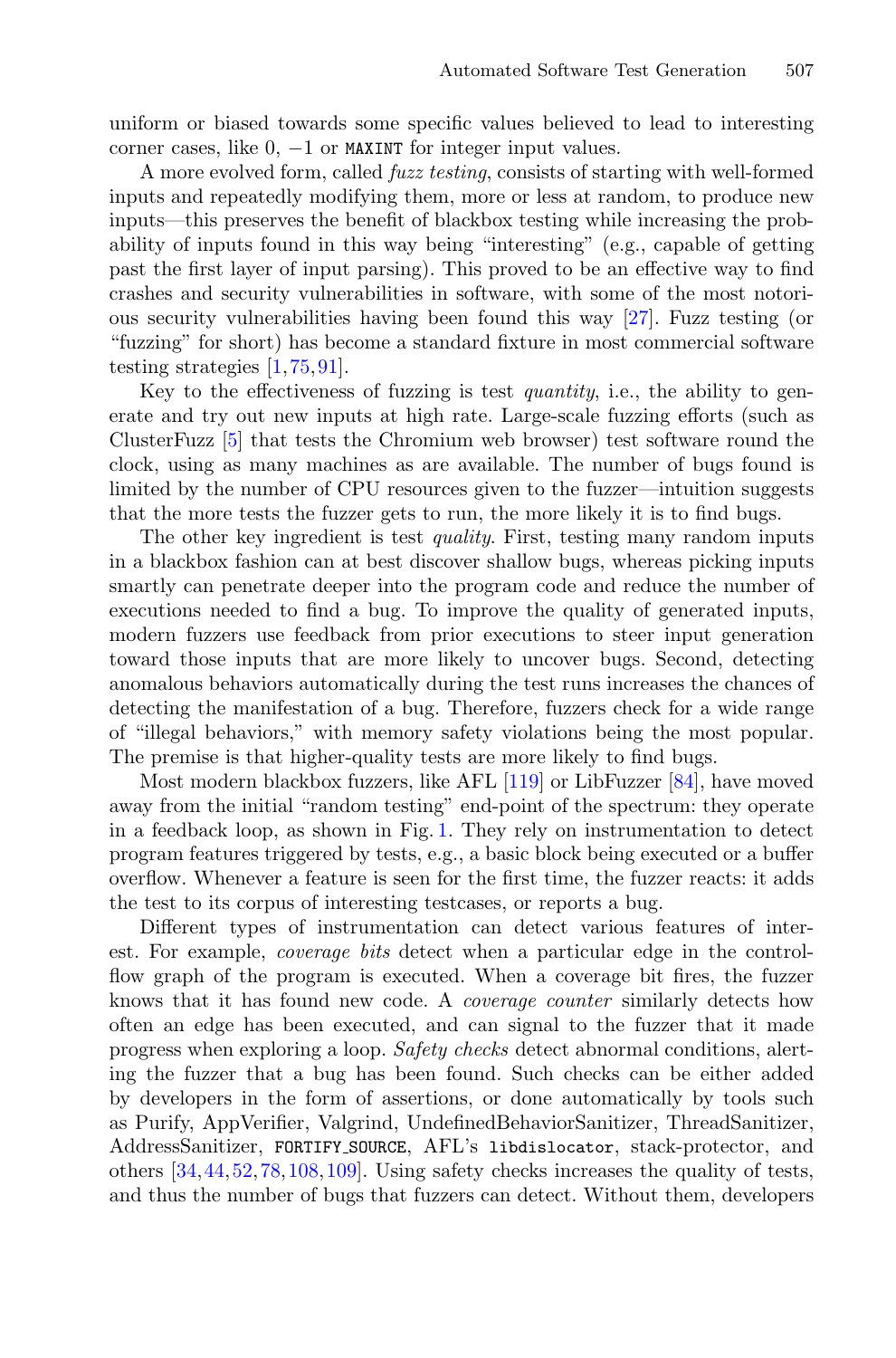

<span id="page-3-1"></span>**Fig. 1.** Typical workflow of a fuzzer driven by coverage feedback

need to hope that illegal behavior leads to a segmentation fault or other visible exception. This does not always happen, particularly for tricky cases such as use-after-free or buffer over-read bugs.

Ideally, a fuzzer should simultaneously have high test throughput and high test quality, but unfortunately these two requirements conflict: obtaining good feedback comes at the cost of throughput. Both detecting program misbehavior and collecting code coverage information is done using program instrumentation, which competes for CPU cycles with the actual instructions of the program being tested. It is in fact not unusual for fuzzers to invest less than half of their resources into executing code of the target program, and spend the rest on improving test quality.

### <span id="page-3-0"></span>**2.2 Test Generation with Symbolic Execution**

At the other end of the spectrum, the most precise form of automatic codedriven test generation known today is dynamic test generation with symbolic execution.

*Symbolic execution* is a program analysis technique that was introduced in the 70s (e.g., see [\[14](#page-21-1),[37,](#page-22-4)[76,](#page-24-4)[79](#page-24-5)[,103](#page-25-3)]). Symbolic execution means executing a program with symbolic rather than concrete values. Assignment statements are represented as functions of their (symbolic) arguments, while conditional statements are expressed as constraints on symbolic values. Symbolic execution can be used for many purposes, such as bug detection, program verification, debugging, maintenance, and fault localization [\[38](#page-22-5)].

Symbolic execution can be used to symbolically explore the tree of all computations the program exhibits when all possible value assignments to input parameters are considered [\[79\]](#page-24-5). As an example, consider the simple program on the left of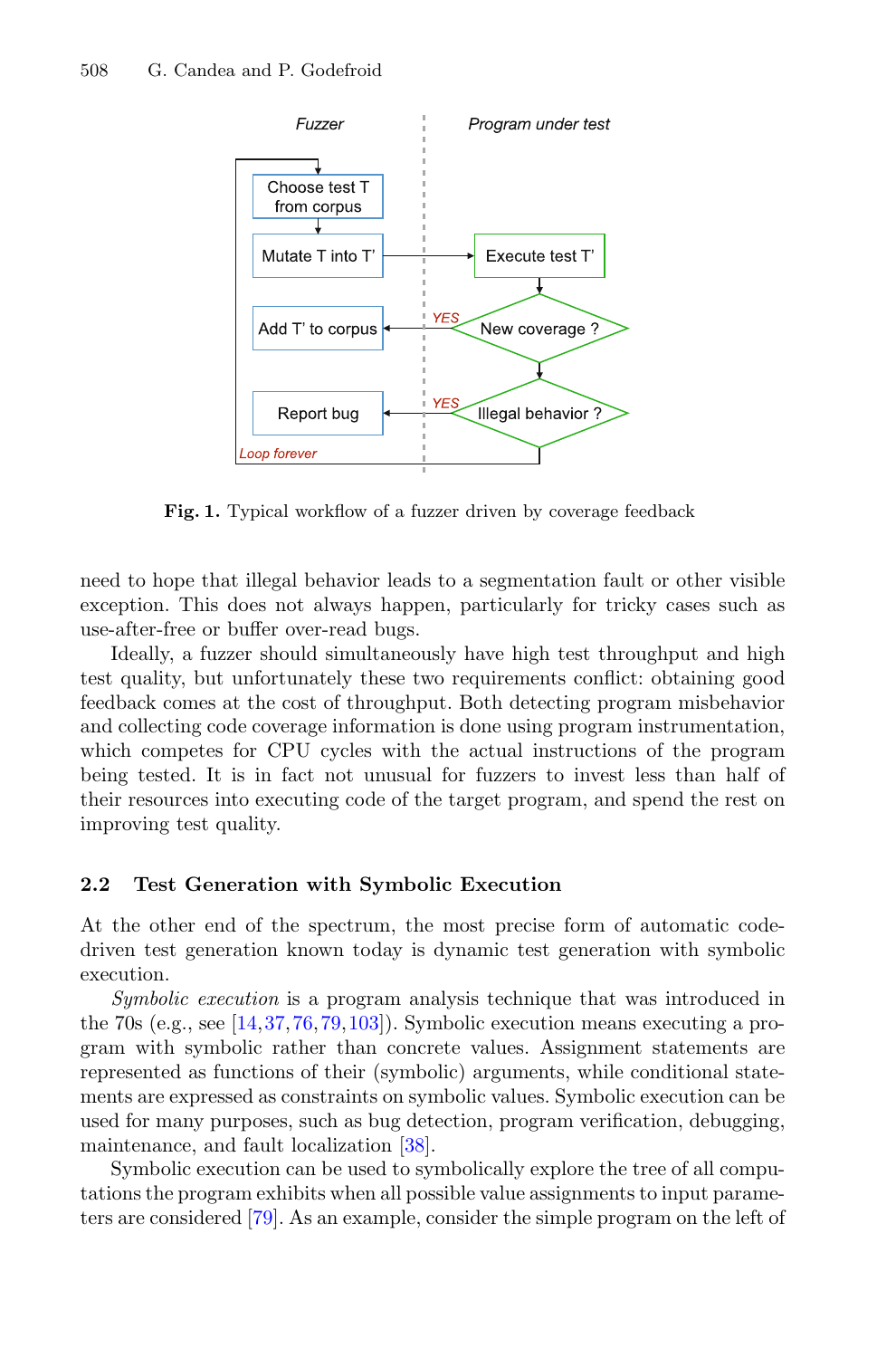Fig. [2](#page-4-0) and its computation tree on the right. This program takes an integer value  $rpm$  as input. The set of possible values for program variable  $rpm$  is represented by a *symbolic* value  $\lambda$  that can initially take on any integer value: this is represented by the constraint  $\lambda \in \mathbb{Z}$ . During symbolic execution of that program, whenever a branch depending on  $\lambda$  is encountered, a new constaint is generated to capture how to make that input-dependent branch condition evaluate to true (e.g.,  $\lambda > 1000$ ) or false (e.g.,  $\lambda$  < 1000) respectively. By repeating this process going down the tree, we obtain an execution tree annotated with conjunctions of input constraints which characterize what input values are required in order to reach what parts of the program. Those conjunctions of constraints are called *path constraints*, or *path conditions*, and are shown in grey on the right of Fig. [2.](#page-4-0)



<span id="page-4-0"></span>**Fig. 2.** Test generation for a simple program using symbolic execution.

In other words, for each *control path* p, that is, a sequence of control locations of the program, a *path constraint*  $\phi_p$  is constructed that characterizes the input assignments for which the program executes along  $p$ . All the paths can be enumerated by a search algorithm that explores all possible branches at conditional statements. The paths p for which  $\phi_p$  is satisfiable are *feasible* and are the only ones that can be executed by the actual program. The solutions to  $\phi_p$ characterize the inputs that drive the program through p. This characterization is *exact* provided symbolic execution has *perfect precision*. Assuming that the theorem prover used to check the satisfiability of all formulas  $\phi_p$  is sound and complete, this analysis amounts to a kind of exhaustive symbolic testing of all feasible control paths of a program.

Work on automatic code-driven test generation using symbolic execution can roughly be partitioned into two groups: *static* versus *dynamic* test generation. Static test generation (e.g.,  $[79]$  $[79]$ ) consists of analyzing a program P statically, by using symbolic execution techniques to attempt to compute inputs to drive P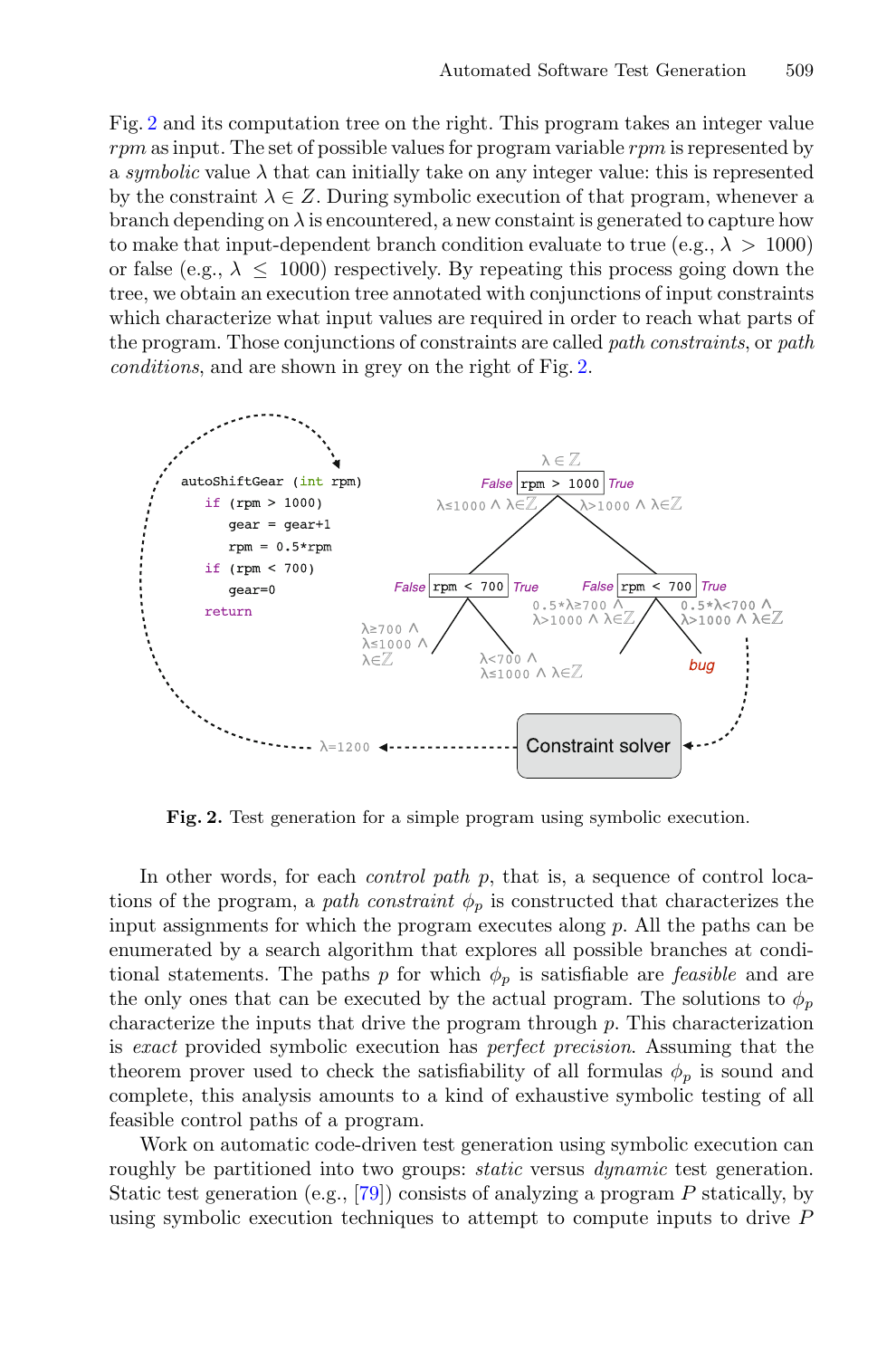along specific execution paths or branches, *without ever executing the program*. In contrast, dynamic test generation (e.g.,  $[22, 23, 31, 62, 68, 80, 98, 107]$  $[22, 23, 31, 62, 68, 80, 98, 107]$  $[22, 23, 31, 62, 68, 80, 98, 107]$  $[22, 23, 31, 62, 68, 80, 98, 107]$  $[22, 23, 31, 62, 68, 80, 98, 107]$  $[22, 23, 31, 62, 68, 80, 98, 107]$  $[22, 23, 31, 62, 68, 80, 98, 107]$  $[22, 23, 31, 62, 68, 80, 98, 107]$  $[22, 23, 31, 62, 68, 80, 98, 107]$  $[22, 23, 31, 62, 68, 80, 98, 107]$  $[22, 23, 31, 62, 68, 80, 98, 107]$ ) consists of executing the program  $P$  starting with some concrete inputs, while performing symbolic execution *dynamically*, collecting symbolic constraints on inputs gathered from predicates in branch statements along the execution, and then using a constraint solver to infer variants of the previous inputs in order to steer the next execution of the program towards an alternative program branch.

The key practical advantage of dynamic test generation compared to static test generation is that the entire program does not need to be executed symbolically for test generation. Imprecision in dynamic symbolic execution can easily be alleviated using concrete values: whenever dynamic symbolic execution does not know how to generate a constraint for a program statement depending on some inputs, one can always simplify this constraint using the current concrete values of those inputs. One can prove [\[60](#page-23-3)] that dynamic test generation is more precise than static test generation mainly because of its ability to observe concrete values and record those in path constraints.

In practice, the key strength of symbolic execution is that it can generate quality test inputs that exercise program paths with much better precision than random testing or other blackbox heuristic-based test-generation techniques. However, symbolic execution does not have perfect precision, constraint solvers are typically not sound and complete, and programs can have (infinitely) many control paths due to loops or recursion. Moreover, symbolic execution is complex to engineer properly. We discuss these challenges in the next section.

# <span id="page-5-0"></span>**3 Symbolic Execution Meets Practice: Challenges and Solutions**

In practice, automatic test generation using symbolic execution suffers from several important limitations. This section discusses these challenges and various solutions.

Fortunately, approximate solutions are sufficient in practice. To be useful, symbolic execution does not need to be perfect, it must simply be "good enough" to drive the program under test through program branches, statements and paths that would be difficult to exercise with simpler techniques like random testing. Even if a systematic search cannot typically explore all the feasible paths of large programs in a reasonable amount of time, it usually does achieve better coverage than pure random testing and, hence, can find new program bugs.

### **3.1 Exploring New Program Paths**

Dynamic symbolic execution is used to systematically explore the execution tree of a program. These paths are discovered incrementally and can be explored independently "in parallel": each inner node is a branching decision, and each leaf is a program state that contains its own address space, program counter, and set of constraints on program variables. In order to exercise a new program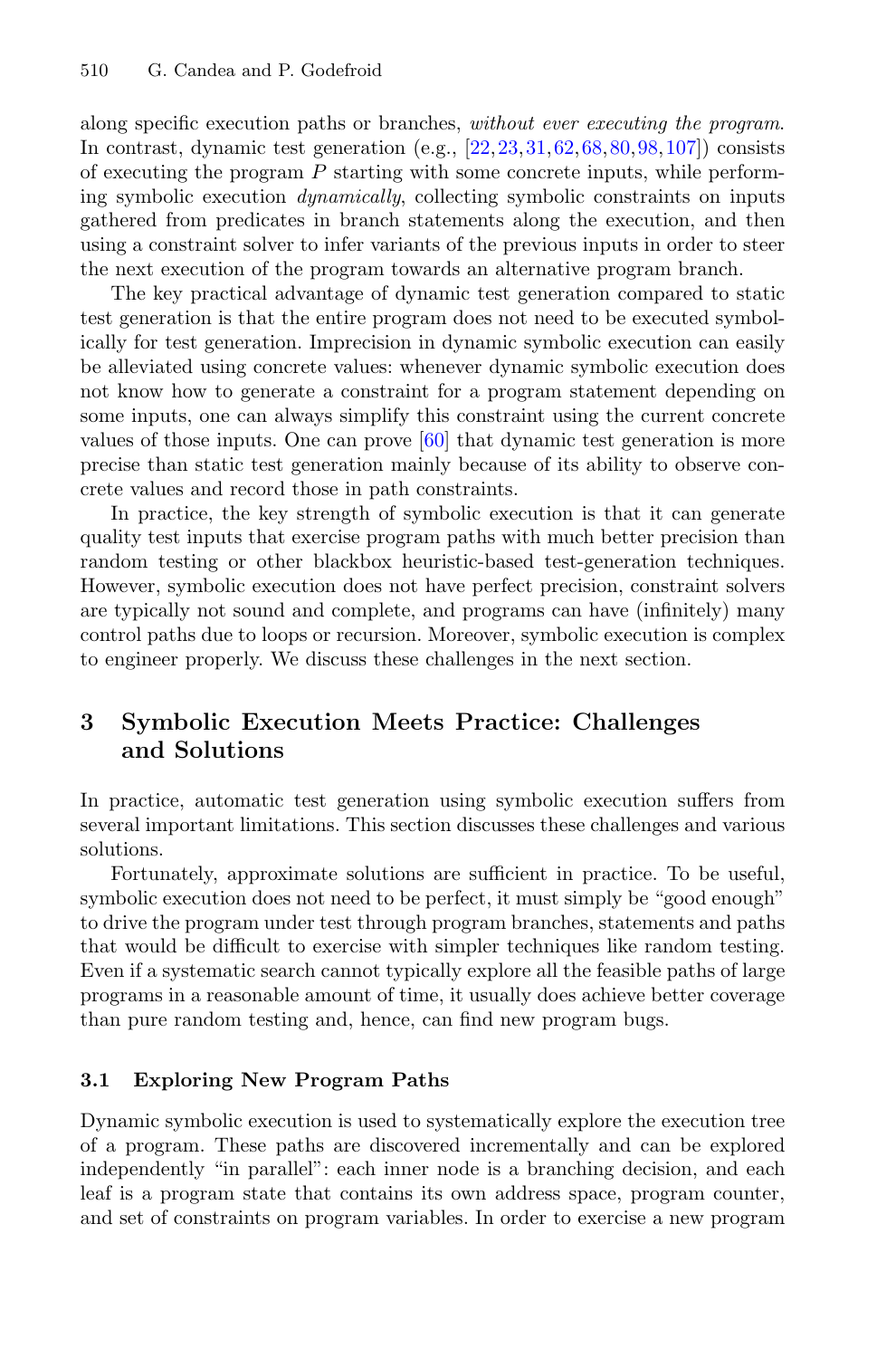path during such a systematic search, the path constraint for this new path is solved with a constraint solver. If the constraint is satisfiable, the solver returns a satisfying assignment for every symbolic variable in the constraint, which is then mapped to new program inputs. There are two main ways to explore new program paths of a program.

One approach consists of running the program with some fixed concrete inputs and performing dynamic symbolic execution along that execution (using runtime instrumentation) until the program terminates or a specific limit is reached. In this approach, exploring a different execution path requires rerunning the target program from the beginning with new concrete inputs. This is the approach used in, e.g.,  $[62, 64, 107]$  $[62, 64, 107]$  $[62, 64, 107]$  $[62, 64, 107]$ .

A second approach consists in literally "forking" (using the fork system call) the program state before branch decisions. This way, a new address space is created for a copy of the program that now explores an alternate path through the tree. Copy-on-write techniques can be used to efficiently deduplicate these address spaces. This is the approach used in, e.g., [\[23](#page-21-3),[31\]](#page-21-4).

The two approaches present different trade-offs. The first approach (DARTstyle concolic execution) presents, on the one hand, the benefit of not having to solve constraints at runtime to determine feasibility of execution paths and requires less memory. On the other hand, it requires re-running the program from scratch for every explored path. The second approach (KLEE-style symbolic execution), on the one hand is able to efficiently explore paths in parallel, without re-running the program, and enables flexible search strategies for deciding which program paths to explore next (e.g., in the presence of loops) based on a broad number of factors. On the other hand, it requires more CPU (in particular for solving constraints to determine path feasibility) and memory, which limits scalability.

#### <span id="page-6-0"></span>**3.2 Interacting with the Environment**

In theory, symbolic execution does not use abstraction and is therefore fully precise with respect to predicate transformer semantics [\[46](#page-22-6)]: it generates "perpath verification conditions" whose satisfiability implies the reachability of a particular statement, so it generally does not produce false positives.

In practice, to test real-world programs, a symbolic execution engine must mediate between the program and its runtime environment, i.e., external libraries, the operating system, the thread and process scheduler, I/O interrupt events, etc. Thus symbolic execution engines need to minimize the time they spend executing the environment, while of course ensuring correct behavior of the program.

Existing solutions roughly fall into two categories: they either concretize calls to the environment and thus avoid symbolic execution of the environment altogether, or they abstract the environment as much as possible using models with varying degrees of completeness. We now discuss those two options.

**Concrete Environment.** The first modern symbolic execution engines [\[24,](#page-21-5)[62,](#page-23-1) [107\]](#page-25-5) executed the program concretely, and maintained the symbolic execution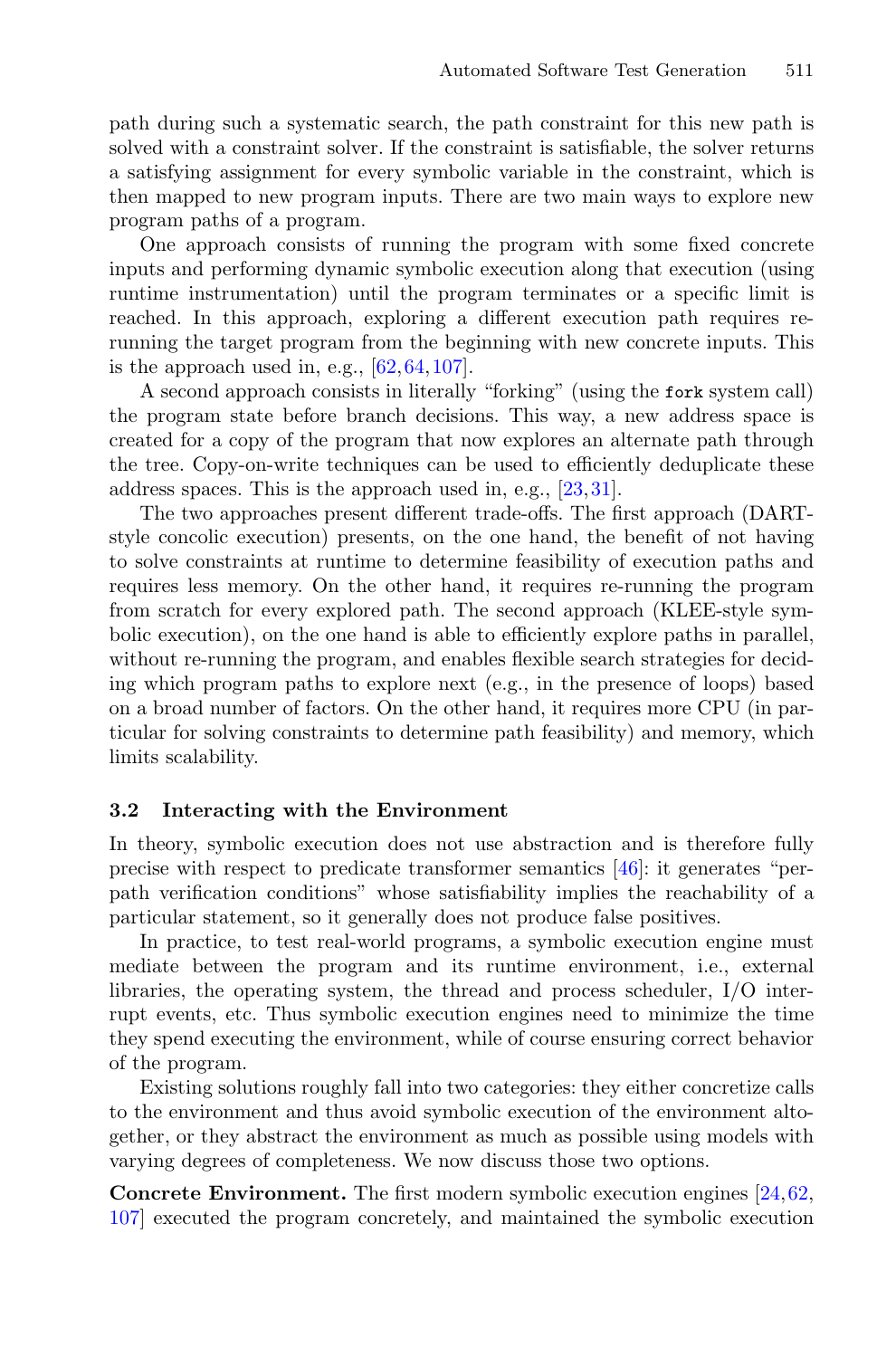state only during the execution of the program code itself. Whenever symbolic execution is not possible, such as inside external library calls (possibly executed in kernel-mode or on some other machine or process) or when facing program instructions with unknown symbolic semantics, the program execution can still proceed. This approach turns the conventional stance on the role of symbolic execution upside-down: symbolic execution is now an adjunct to concrete execution. As a result, a specific concrete execution can be leveraged as an automatic fall back for symbolic execution [\[62\]](#page-23-1). This avoids altogether symbolic execution of the environment.

A benefit of this approach is that it can be implemented incrementally: only some program statements can be instrumented and interpreted symbolically, while others can simply be executed concretely natively. A tool developer can improve the precision of symbolic execution over time, by adding new instruction handlers in a modular manner.

The main drawback is that program behaviors that correspond to environment behaviors other than the ones seen in the concrete executions are not explored.

**Modeled Environment.** This drawback can be addressed with another approach: model the environment during symbolic execution. For example, KLEE [\[23\]](#page-21-3) redirects calls to the environment to small functions that understand the semantics of the desired action well enough to generate reasonable responses. With about 2,500 lines of code, they modeled roughly 40 Linux system calls, such as open, read, and stat. These models are hand-written abstractions of actual implementations of the system calls. Subsequently, [\[18\]](#page-21-6) expanded the models for KLEE to a full POSIX environment.

The benefit of this approach is that target programs can now be exposed to more varied behaviors of the environment, and their reaction can be evaluated. For instance, what does the program do whenever a write operation to a file fails due to a full disk? A suitably written model for write can have a symbolic return value, which will vary depending on success or failure of that operation. In fact, one can write models that return different error codes for different failures, and a symbolic execution engine can automatically test the program under all these scenarios.

This approach has two main drawbacks. First, by definition, the model is an abstraction of the real code, and it may or may not model all possible behaviors of that code. (If the model was fully precise, it would be equivalent to the actual implementation.) Second, writing models by hand is labor-intensive and prone to error.

To mitigate these drawbacks, selective symbolic execution [\[31](#page-21-4)] does not employ models but instead automatically abstracts the environment. In doing so, it is guided by consistency models that govern when to over-approximate and when to under-approximate. More details on this system appear in Sect. [5.](#page-15-0)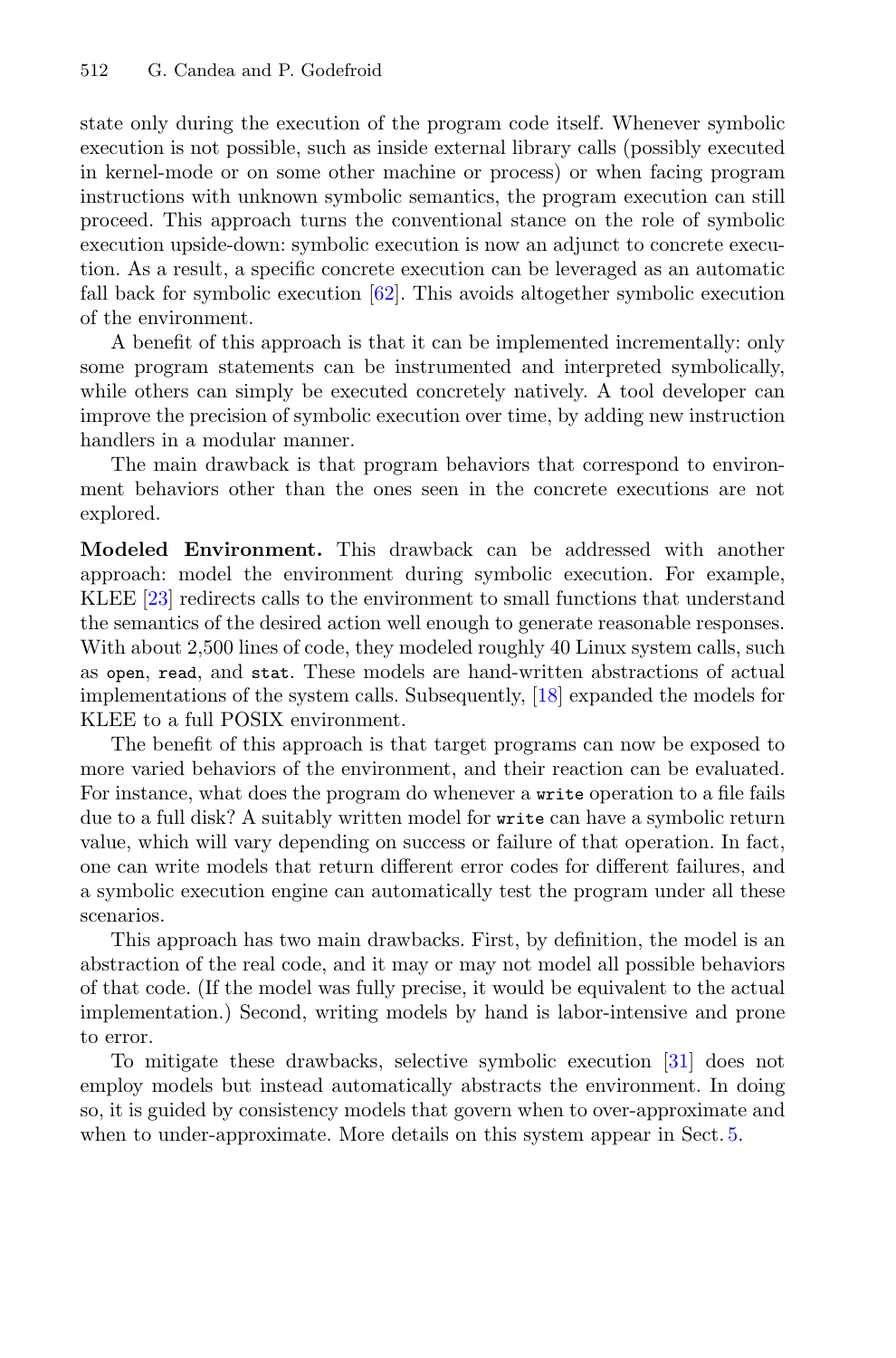#### **3.3 Path Explosion**

Symbolically executing all feasible program paths does not scale to large programs, because the number of feasible paths in a program can be exponential in the program size, or even infinite if the program, such as a network server, has a single loop whose number of iterations may depend on some unbounded input, such as a stream of network packets. A program like the Firefox web browser has more than 500,000 if statements; if just one thousandth of them were to have both a then and an else branch that are feasible for some inputs, then Firefox could be expected to have on the order of 2<sup>500</sup> paths, which still far exceeds the number of atoms in the observable Universe [\[115\]](#page-25-0). We now discuss solutions to this path explosion problem.

**A Generic Symbolic Execution and Search Algorithm.** In order to present different trade-offs, we describe the operation of a symbolic execution engine in a more precise manner using the worklist-style Algorithm [1.](#page-9-0)

The algorithm is parameterized by a function *pickNext* for choosing the next state to expand in a worklist, a function *follow* that returns a decision on whether to follow a branch, and a relation ∼ that controls whether program states should be merged or kept separate (more on this later). A program state is a triple  $(\ell, pc, s)$  consisting of a program location  $\ell$ , the path condition *pc*, and the symbolic store s that maps each variable to either a concrete value or an expression over input variables. In line 1, the worklist  $w$  is initialized with a state whose symbolic store maps each variable to itself (we ignore named constants, for simplicity). Here,  $\lambda x.e$  denotes the function mapping parameter x to an expression e, with  $\lambda(x_1,\ldots,x_n)$  emapping multiple parameters. In each iteration, the algorithm picks a new state from the worklist (line 3).

On encountering an assignment  $v := e$  (lines 5–6), the algorithm creates a successor state at the fall-through successor location  $succ(\ell)$  of  $\ell$  by updating the symbolic store s with a mapping from v to a new symbolic expression obtained by evaluating  $e$  in the context of s, and adds the new state to the set  $S$ . At every branch (lines 7–11), the algorithm first checks whether to follow either path and, if so, adds the corresponding condition to the successor state, which in turn is added to S. A symbolic execution engine can decide to not follow a branch if the branch is infeasible or would exceed a limit on loop unrolling. For assertions (line 12–13), the path condition, the symbolic store, and the negated assertion are put in conjunction and checked for satisfiability. Halt statements terminate the analyzed program, so the algorithm just outputs the path condition—a satisfying assignment of this condition can be used to generate a test case for the execution leading to the halt.

In lines 16–21, the new states in  $S$  are merged with any matching states in the worklist before being added to the worklist themselves. Two states match if they share the same location and are similar according to relation ∼. Merging creates a disjunction of the two path conditions and builds the merged symbolic store from ite expressions that assert one or the other original value, depending on the path taken (line 19).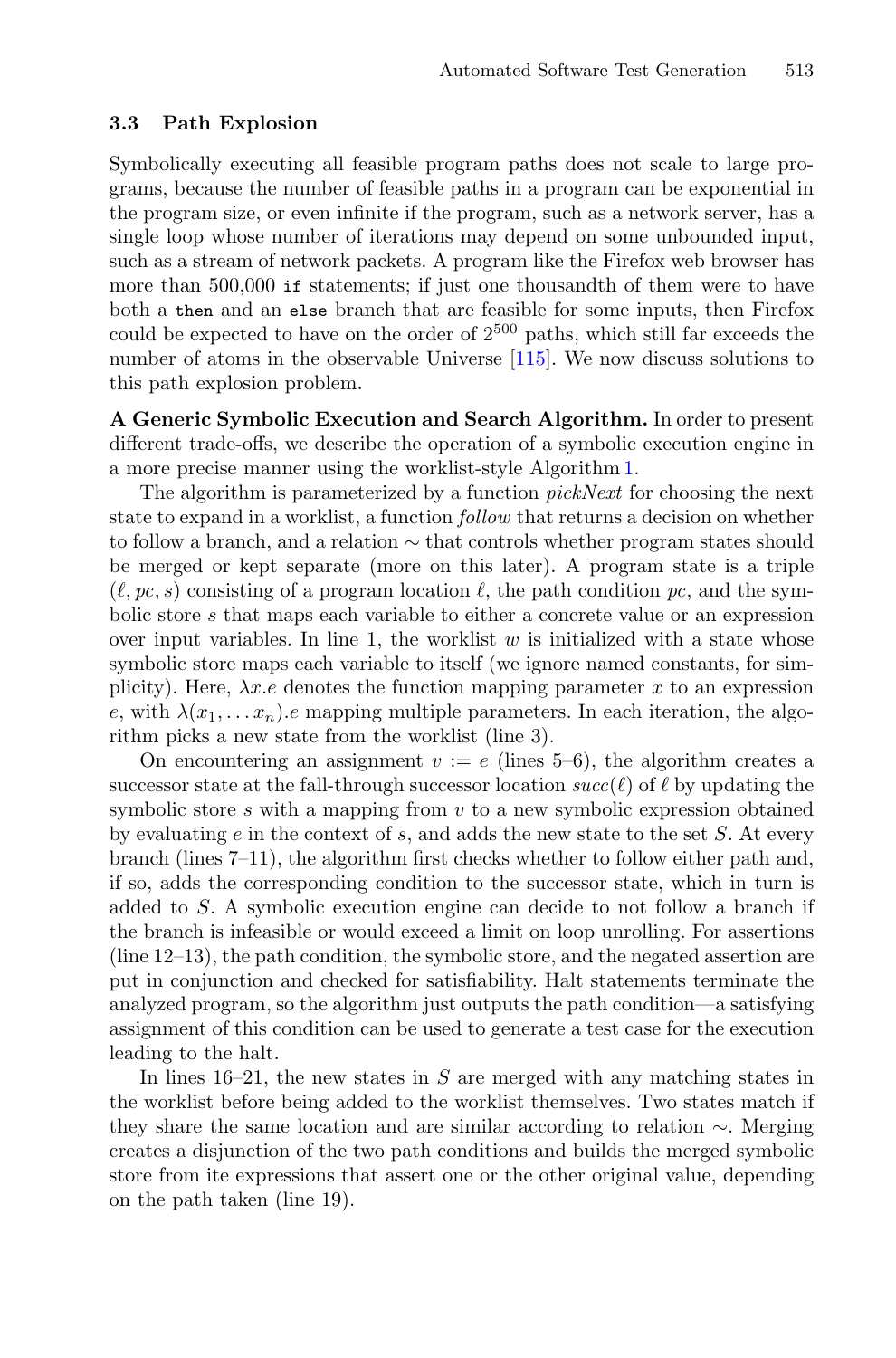**Input**: Choice function *pickNext*, similarity relation ∼, branch checker *follow*, and initial location  $\ell_0$ .

Data: Worklist w and set of successor states S.

**1**  $w := \{(\ell_0, \text{true}, \lambda v. v)\};$ **2** while  $w \neq \emptyset$  do<br> **3**  $\mid$   $(\ell, pc, s) := p_3$ **3**  $(\ell, pc, s) := pickNext(w); S := \varnothing;$ // Symbolically execute the next instruction  $4$  | switch  $\textit{instr}(\ell)$  do **5**  $\vert$  **case**  $v := e$  // assignment  $\begin{array}{ccc} \textbf{6} & || & || & \end{array} \begin{array}{ccc} \textbf{6} & S := \{ (succ(\ell), pc, s[v \mapsto \textbf{eval}(s, e)] ) \}; \end{array}$ **7 case** if (e) goto  $\ell'$ <br>**8 if** following // conditional jump **8 if**  $\text{follow}(pc \land s \land e)$  **then**<br>**9 i**  $S := \{(\ell', pc \land e, s)\}.$ **9**  $\Box$   $\Box$   $S := \{ (\ell', pc \wedge e, s) \};$ **10 if**  $\int$  **if**  $\int$  **if**  $S := S \cup \{ (succ(\ell) \mid mc(\ell) \leq m \} )$  $\begin{array}{ccc} \textbf{11} & | & | & | \ \end{array} \begin{array}{ccc} \end{array} \begin{array}{ccc} \end{array} \begin{array}{ccc} \end{array} \begin{array}{ccc} S := S \cup \{ (succ(\ell), pc \land \neg e, s) \}; \end{array}$ **12 case** assert(*e*) <br> **13 i i is** *satisfiable*(*pc* ∧ *s* ∧ ¬*e*) **then** abort **else**  $S := \{(succ(\ell), pc, s)\}$ 14 **case** halt // program halt // program halt **15 print** *pc*; // Merge new states with matching ones in  $w$  $\textbf{16} \quad | \quad \textbf{for all } (\ell'', pc', s') \in S \textbf{ do}$  $\textbf{17}$  **if**  $\exists (\ell'', pc'', s'') \in w : (\ell'', pc'', s'') \sim (\ell'', pc', s') \textbf{ then }$ **18**  $\vert \qquad \vert \qquad w := w \setminus \{(\ell'', pc'', s'')\};$  $\begin{array}{ll} \textbf{19} & | & | & w := w \cup \{(\ell'', pc' \vee pc'', \lambda v. \text{ite}(pc', s'[v], s''[v]))\}; \end{array}$ **20 else**  $\begin{array}{|c|c|c|}\hline \textbf{21} & & \quad w:=w\cup\{(\ell'', pc', s')\}; \ \hline \end{array}$ 

**22 print** "no errors";

<span id="page-9-0"></span>**Algorithm 1.** Generic symbolic execution of programs written in a simple input language with assignments, conditional goto statements, assertions, and halt statements. For simplicity, this algorithm is just intraprocedural; function calls must be inlined. It can generate precise symbolic function summaries, if invoked per procedure and with a similarity relation that merges all states when the function terminates.

**Search Heuristics for Program Loops.** Bounded model checkers [\[36](#page-22-7)] and extended static checkers [\[7](#page-20-2)[,54](#page-22-8),[118\]](#page-26-1) unroll loops up to a certain bound, which can be iteratively increased if an injected unwinding assertion fails. Such unrolling is usually performed by statically rewriting the control-flow graph, but can be fit into Algorithm [1](#page-9-0) by defining *follow* to return false for branches that would unroll a loop beyond the bound. By default, symbolic execution explores loops as long as it cannot prove the infeasibility of the loop condition; in the case of an unbounded loop, this can lead to an infinite number of unrollings.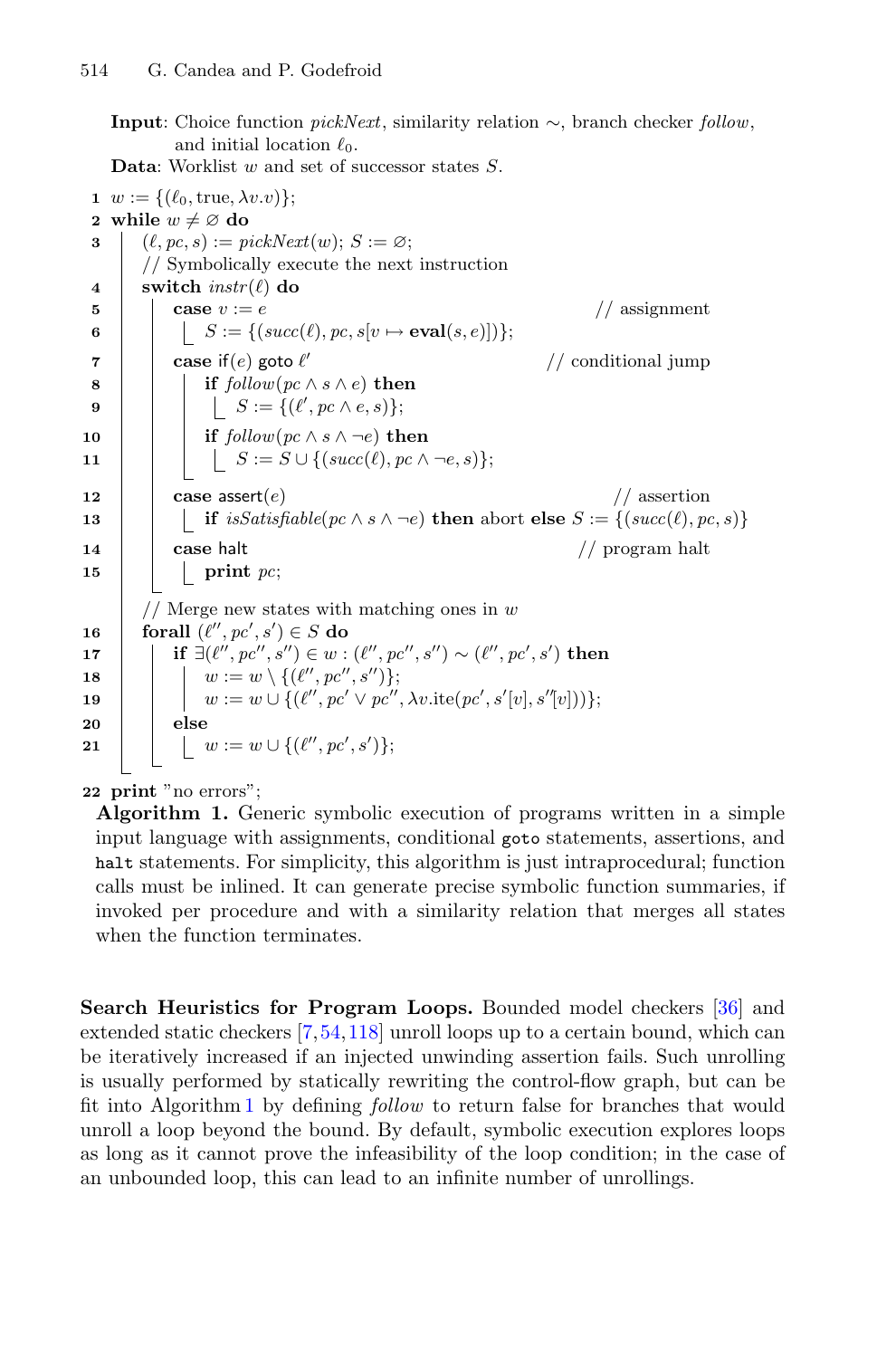Modern symbolic execution typically performs loop unrolling and aims to be smart about choosing which program state to explore next. Dynamic test generation as implemented in DART [\[62\]](#page-23-1) starts with an arbitrary initial unrolling of the loop (driven by an original concrete input) and explores different unrollings in subsequent tests, driven by follow-on concrete inputs chosen by DART. In other words, it implements *pickNext* to follow concrete executions, postponing branch alternatives to be covered by a subsequent concrete execution. Simple techniques like bounding the number of constraints injected at each program location are effective practical solutions to limit path explosion [\[64\]](#page-23-4). Dynamic test generation as implemented in KLEE [\[23\]](#page-21-3) employs a search strategy implemented in the function *pickNext* that biases the choice of program states from the worklist against states that perform many repetitions of the same loop. For example, a search strategy optimized for line coverage selects states close to unexplored code and avoids states in deep loop unrollings.

While these code-coverage-based search heuristics do not change the number of execution paths through a target program, they focus the search on different parts of the program. In practice, these heuristics are important to explore diverse parts of the program, to avoid being stuck in specific parts of the search space, and hence to try to maximize code coverage and the number of bugs found given a limited time and space budget.

**Summaries and State Merging.** In addition to search heuristics, one can also *reduce* the number of paths to be explored by *memoizing and merging* program states reached by different program paths. This general idea of analyzing programs *compositionally* (e.g., [\[105](#page-25-6)]) is well-known in interprocedural static program analysis and is key to make it scale to large programs (e.g., [\[21,](#page-21-7)[29,](#page-21-8)[43](#page-22-9)[,70\]](#page-23-5)). In the context of static analysis, a merged state typically *over*-approximates the individual states that are merged [\[43,](#page-22-9)[88\]](#page-24-7); even if the resulting imprecision can be reduced, it cannot be eliminated, thus leading to false positives (i.e., infeasible executions). In contrast, in the context of symbolic execution for test generation, as a matter of principle, a merged state must precisely represent the information from *all* execution paths subsumed by that state *without any* over-approximation. In other words, while compositional static analysis typically computes and memoizes *"may"* over-approximate function summaries, compositional test generation computes *"must"* under-approximate summaries [\[59](#page-23-6)].

For test generation, symbolic summaries can be computed at the block, method, function or procedure level, or at arbitrary program points. These can be computed incrementally, one interprocedural path at a time, and then bundled together using disjunctions as shown in lines  $17-22$  of Algorithm [1.](#page-9-0) The advantage of this approach is that, instead of being symbolically re-executed over and over again in different calling contexts, each intraprocedural path is symbolically executed only once, and the results of that symbolic execution are memoized using local input-preconditions and output post-conditions. A symbolic summary for a procedure is then simply defined as the disjunction of the summaries of its intraprocedural paths. Whenever a higher-level procedure foo calls an already-summarized procedure bar, the summary for bar is re-used and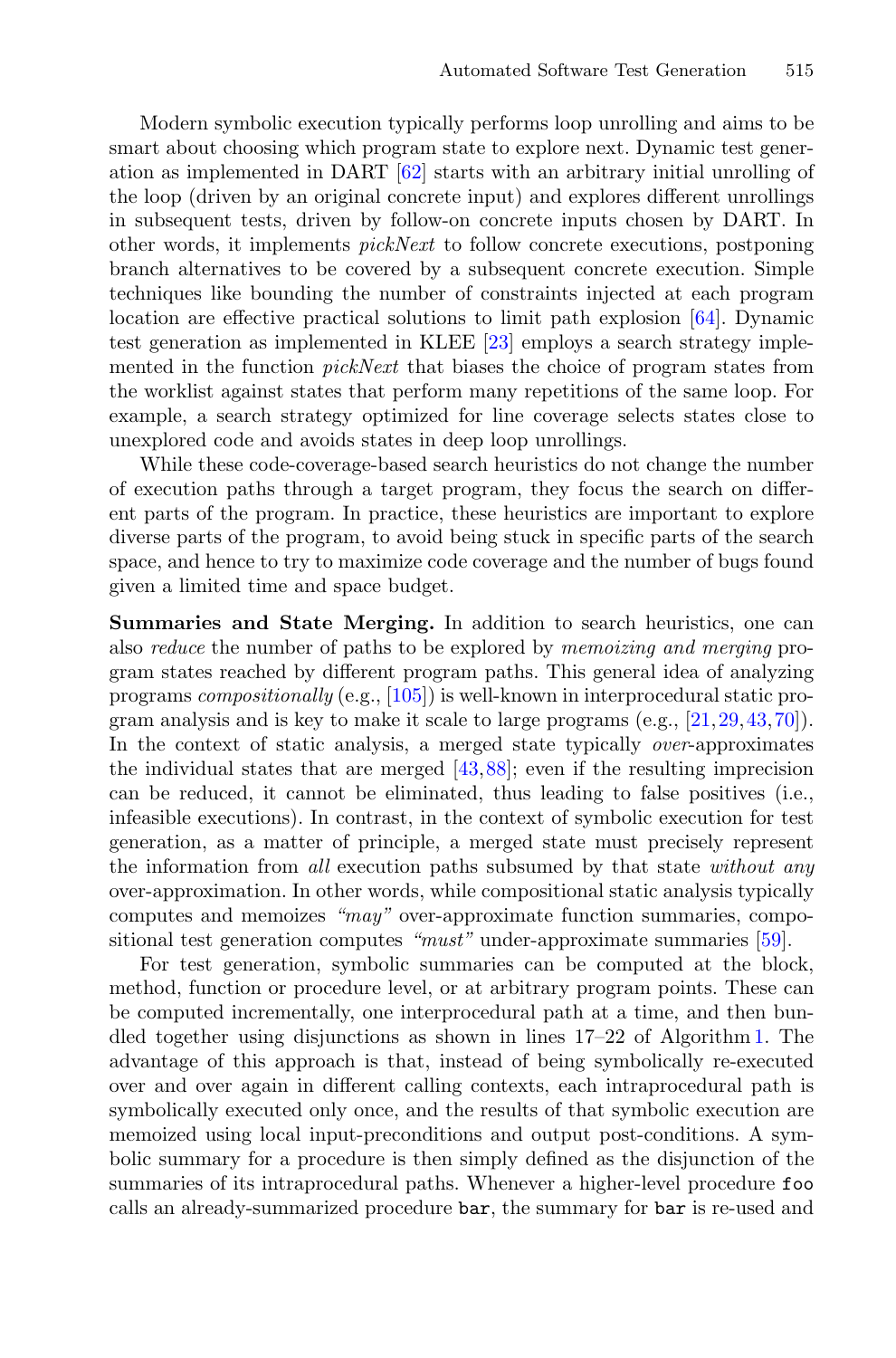included in the current path condition of foo. The effect of re-using a symbolic summary is thus to *merge* all the states that can be reached when the summarized procedure returns. Such summaries can be computed in various ways, e.g., in an inner-most-first order [\[59\]](#page-23-6) or lazily on-demand [\[3\]](#page-20-3), and can also be used together with "may" summaries generated with static analysis (e.g., [\[67\]](#page-23-7)).

Unfortunately, the main drawback of using summaries and state merging is that both symbolic execution and constraint solving become more complex and expensive: summaries (i.e., disjunctions of sub-program paths) need to be computed and memoized, which makes the path conditions (which now have more disjunctions) harder to solve.

Therefore, various trade-offs have been proposed. Two extreme trade-offs are (i) no state merging at all, i.e., complete separation of paths  $[23, 24, 62]$  $[23, 24, 62]$  $[23, 24, 62]$ , and (ii) complete static state merging, as implemented by verification condition generators [\[7](#page-20-2)[,36](#page-22-7),[77,](#page-24-8)[118\]](#page-26-1). Static state merging combines states at join points after completely encoding all subpaths, i.e., it defines *pickNext* to explore all subpaths leading to a join point before picking any states at the join point, and it defines  $\sim$  to contain all pairs of states. In search-based symbolic execution engines with no state merging, *pickNext* can be chosen freely according to the search goal, and  $\sim$  is empty.

Some approaches adopt intermediate merging strategies. In the context of bounded model checking (BMC), Ganai and Gupta [\[56](#page-23-8)] investigate splitting the verification condition along subsets of paths; this moves BMC a step into the direction of symbolic execution, and corresponds to partitioning the ∼ relation. Hansen et al. [\[72](#page-23-9)] describe an implementation of static state merging in which they modify the exploration strategy to effectively traverse the control-flow graph in topological order and merge all states that share the same program location. Alas, for two of their three tested examples, the total solving time increases with this strategy due to the added load placed on the constraint solver by the increased complexity of the merged path conditions.

Indeed, the challenge in state merging is that, while merging two program states on the one hand may reduce the number of execution paths by an exponential factor, it could also increase the time the symbolic execution engine spends solving the more complex constraints. The net effect can be positive or negative. [\[82](#page-24-9)] proposes a technique for deciding when merging two program states is expected to be benefical vs. not. The approach uses a query count estimation algorithm to compute, during symbolic execution, whether the performance benefit resulting from the reduction in number of execution paths would outweigh the increase in constraint solver time. Experiments showed that this approach consistently achieved several orders of magnitude speedup over the then state of the art.

An alternative to implementing state merging inside the symbolic execution engine is to present this same engine with an equivalent variant of the target program that is easier to symbolically execute. Whereas a usual compiler translates programs into code that executes as quickly as possible on a target CPU, taking into account CPU-specific properties, Overify [\[116\]](#page-25-7) instead compiles programs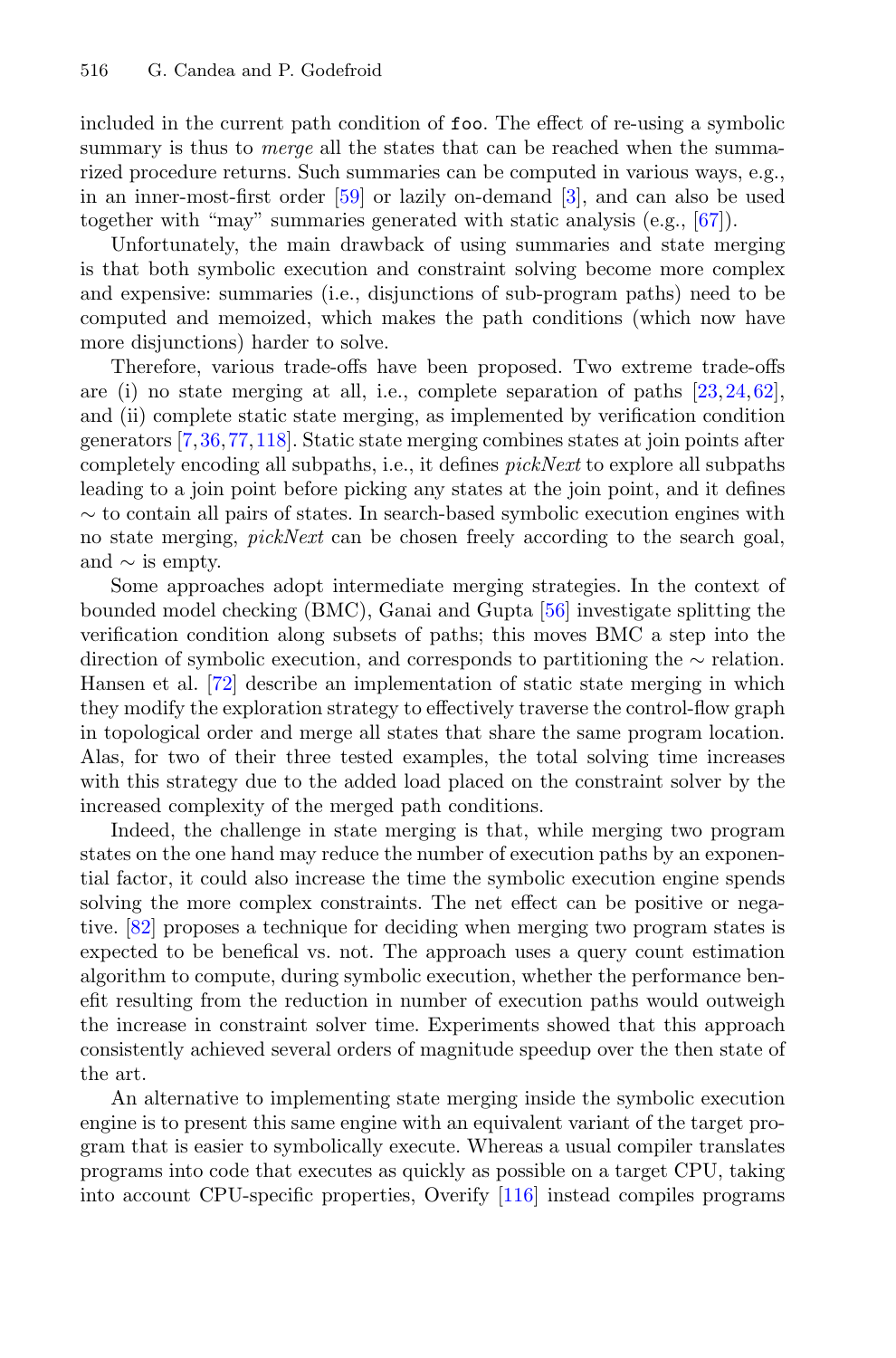to have the simplest possible control flow, using techniques like jump threading, loop unswitching, transforming conditionally executed side-effect-free statements into speculative branch-free versions, splitting objects into smaller ones to reduce opportunities for pointer aliasing, and others. The net effect is that compiling a program with the -Overify option reduces the time of exhaustive symbolic execution by up to almost two orders of magnitude.

#### **3.4 Efficient Constraint Solving**

Another key component is the constraint solver being used to solve path constraints. Over the last decade, several tools implementing dynamic test generation for various programming languages, properties and application domains have been developed. Examples of such tools are DART [\[62](#page-23-1)], EGT [\[22\]](#page-21-2), PathCrawler [\[117](#page-26-2)], CUTE [\[107\]](#page-25-5), EXE [\[24](#page-21-5)], SAGE [\[64\]](#page-23-4), CatchConv [\[93\]](#page-24-10), PEX [\[113\]](#page-25-8), KLEE [\[23](#page-21-3)], CREST [\[20\]](#page-21-9), BitBlaze [\[111](#page-25-9)], Splat [\[87\]](#page-24-11), Apollo [\[4\]](#page-20-4), YOGI [\[67](#page-23-7)], Kudzu [\[106](#page-25-10)], S2E [\[31\]](#page-21-4), and JDart [\[85\]](#page-24-12). The above tools differ by how they perform dynamic symbolic execution (for languages such as C, Java, x86, .NET), by the type of constraints they generate (for theories such as linear arithmetic, bit-vectors, arrays, uninterpreted functions, etc.), and by the type of constraint solvers they use (such as lp solve, CVClite, STP, Disolver, Yikes, Z3). Indeed, like in traditional static program analysis and abstract interpretation, these important parameters are determined in practice depending on which type of program is to be tested, on how the program interfaces with its environment, and on which properties are to be checked. Moreover, various cost/precision tradeoffs are also possible while generating and solving constraints.

Fortunately, and driven in part by the test generation applications reported in this article, the science and engineering of automated theorem proving has made a lot of progress over the last decade as well. Notably, the last decade witnessed the birth and rise of so-called Satisfiability-Modulo-Theories (SMT) solvers [\[2](#page-20-5)[,10](#page-20-6),[16,](#page-21-10)[49,](#page-22-10)[57](#page-23-10)[,95](#page-24-13)], which can efficiently check satisfiability of complex constraints expressed in rich domains. Such solvers have also become computationally affordable in recent years thanks to the increasing computational power available on modern computers.

#### **3.5 Parallelization and Testing as a Cloud Service**

An orthogonal approach to speed up symbolic execution is *parallelization* of path exploration on a cluster of machines, harnessing its aggregate CPU and memory capabilities (alternatively, one could imagine running a symbolic execution engine on a supercomputer). One way to parallelize symbolic execution is by statically dividing up the task among nodes and have them run independently. However, when running on large programs, this approach leads to high workload imbalance among nodes, making the entire cluster proceed at the pace of the slowest node—if this node gets stuck, for instance, while symbolically executing a loop, the testing process may never terminate. In [\[18\]](#page-21-6), a method is described for parallelizing symbolic execution on shared-nothing clusters in a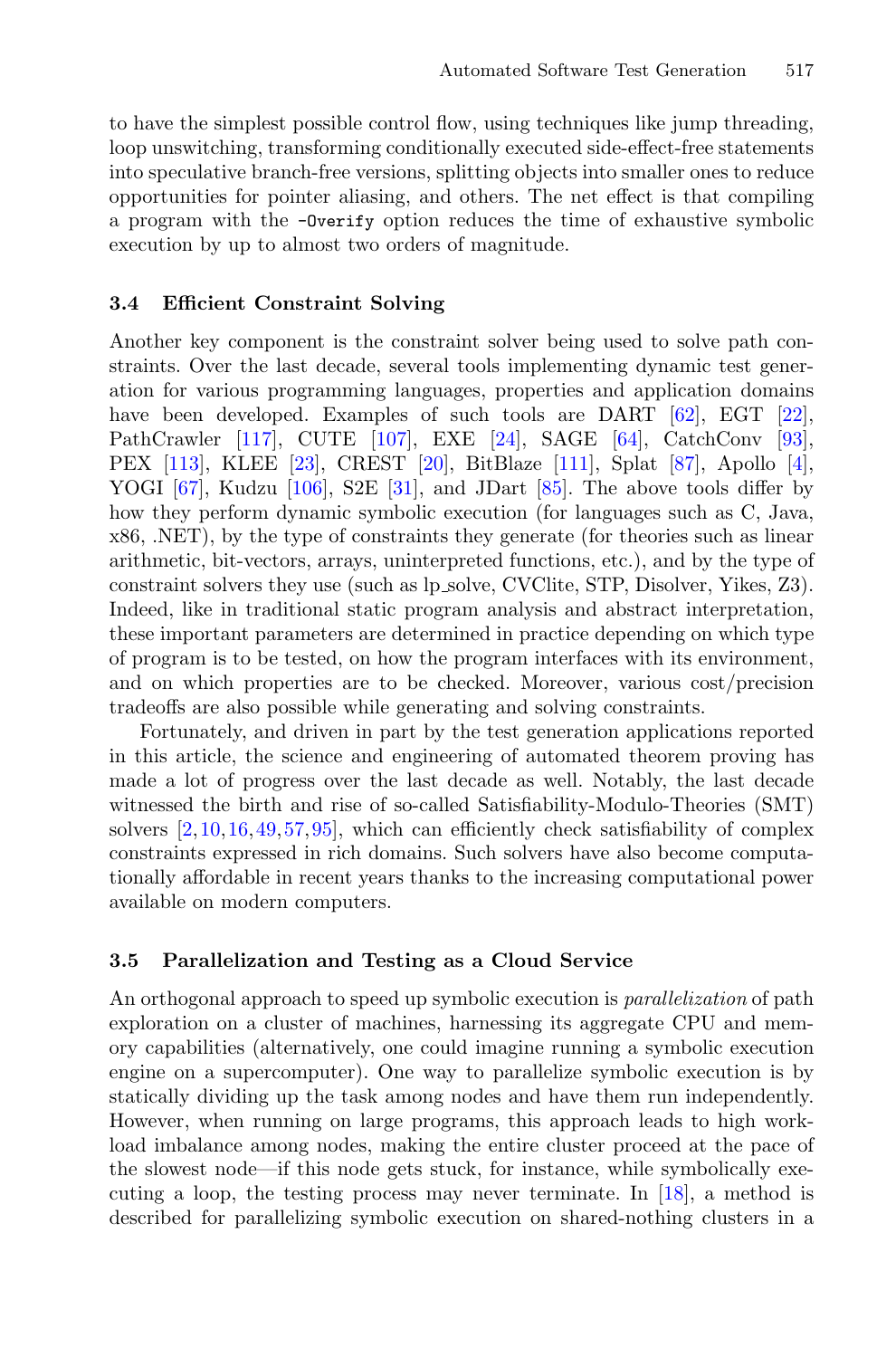way that scales well. Without changing the exponential nature of the problem, parallel symbolic execution harnesses cluster resources to make it feasible to run automated testing on larger systems than would otherwise be possible.

In essence, software testing reduces to exercising as many paths through a program as possible and checking that certain properties hold along those paths (no crashes, no buffer overflows, etc.). The advances in symbolic execution lead naturally to the "testing as a service" (TaaS) vision [\[26,](#page-21-11)[66\]](#page-23-11) of (1) offering software testing as a competitive, easily accessible online service, and (2) doing fully automated testing in the cloud, to harness vast, elastic resources toward making automated testing practical for real software. A software-testing service allows users and developers to upload the software of interest, instruct the service what type of testing to perform, click a button, and then obtain a report with the results. For professional uses, TaaS can integrate directly with the development process and test the code as it is written. TaaS can also serve as a publicly available certification service that enables comparing the reliability and safety of software products [\[25\]](#page-21-12).

Having seen some key challenges in automated test generation and possible solutions, we now describe two recent systems that employ many of these techniques: SAGE (Sect. [4\)](#page-13-0) and S2E (Sect. [5\)](#page-15-0).

### <span id="page-13-0"></span>**4 Whitebox Fuzzing with SAGE**

Whitebox fuzzing of file parsers  $[64]$  $[64]$  is a "killer app" for automatic test generation using dynamic symbolic execution and constraint solving. Many security vulnerabilities are due to programming errors in code for parsing files and packets that are transmitted over the Internet. For instance, the Microsoft Windows operating system includes parsers for hundreds of file formats. A security vulnerability in any of those parsers may require the deployment of a costly, visible security patch to more than a billion PCs, i.e., millions of dollars [\[65](#page-23-12)]. Because of the magnitude of this problem, Microsoft has invested significant resources to hunt security vulnerabilities in its products, and provided the right environment for whitebox fuzzing to mature to an unprecedented level.

Whitebox fuzzing extends dynamic test generation from unit testing to whole-program security testing in three main ways: First, inspired by blackbox fuzzing [\[55\]](#page-22-11), whitebox fuzzing performs dynamic test generation starting from one or several *well-formed* inputs, which is a heuristic to increase code coverage quickly and give the search a head-start. Second, again like blackbox fuzzing, the focus of whitebox fuzzing is to find *security vulnerabilities*, like buffer overflows, not to check functional correctness; finding such security vulnerabilities can be done fully automatically and does not require an application-specific test *oracle* or functional specification. Third, and more importantly, the main technical novelty of whitebox fuzzing is *scalability*: it extends the scope of dynamic test generation from (small) units to (large) whole programs. Whitebox fuzzing scales to large file parsers embedded in applications with millions of lines of code and execution traces with hundreds of millions of machine instructions.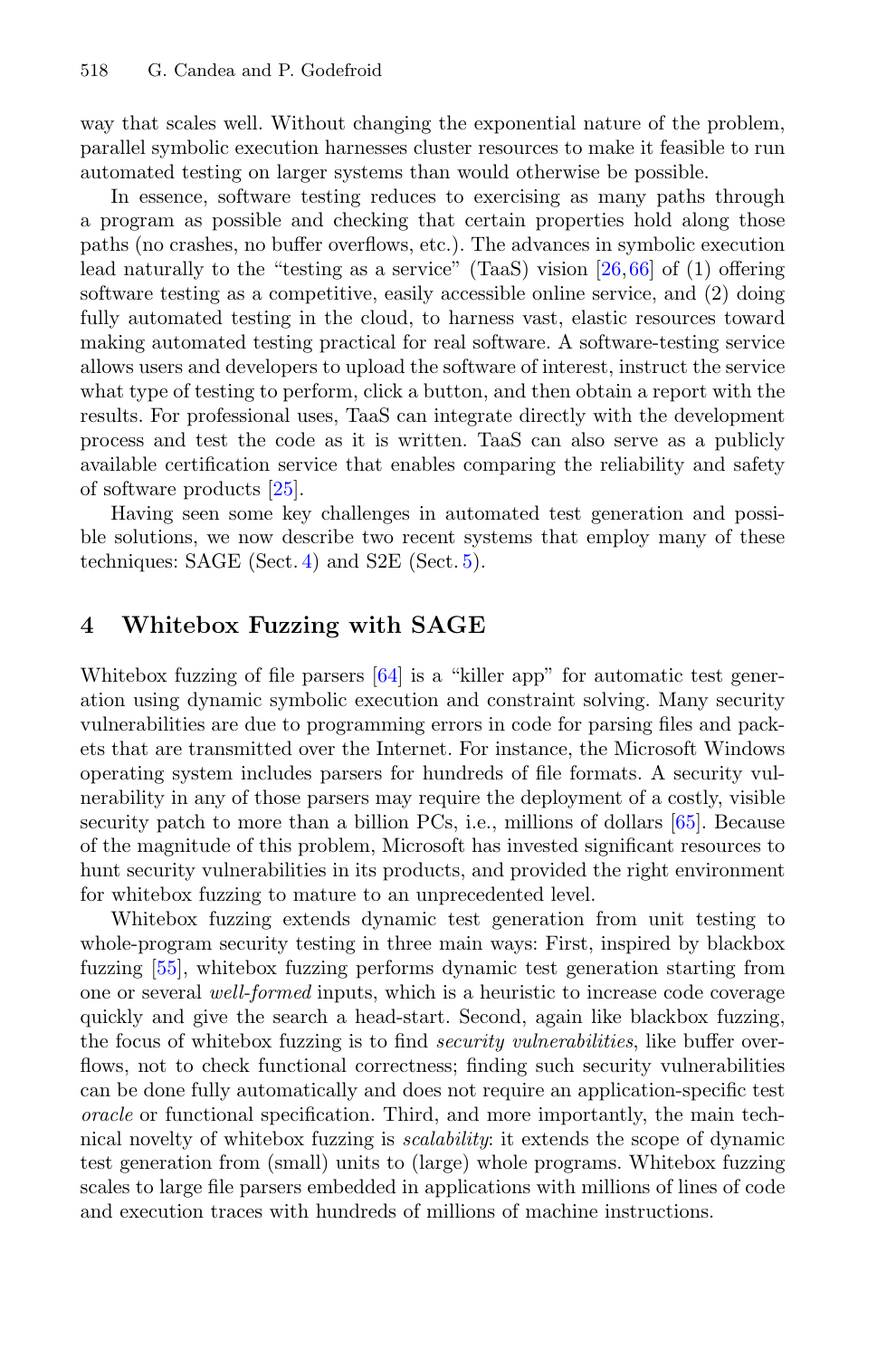Since whitebox fuzzing targets large applications, it must scale to long program executions, and such symbolic execution is expensive. For instance, a single symbolic execution of Microsoft Excel with 45,000 input bytes executes nearly a billion x86 instructions. In this context, whitebox fuzzing uses a novel directed search algorithm, dubbed *generational search*, that maximizes the number of new input tests generated from each symbolic execution. Given a path constraint, *all* the constraints in that path are systematically negated one-by-one, placed in a conjunction with the prefix of the path constraint leading to it, and attempted to be solved by a constraint solver. This way, a single symbolic execution can generate thousands of new tests. (In contrast, a standard depth-first or breadthfirst search would negate only the last or first constraint in each path constraint, and generate at most one new test per symbolic execution.)

Whitebox fuzzing was first implemented in the tool SAGE, short for Scalable Automated Guided Execution [\[64](#page-23-4)]. SAGE was the first tool to perform dynamic symbolic execution at the x86 binary level, which allows it to be used on any program regardless of its source language or build process. It also ensures that "what you fuzz is what you ship," as compilers can perform source-code changes which may impact security.

SAGE uses several optimizations that are crucial for dealing with huge execution traces with billions of machine instructions. To scale to such execution traces, SAGE uses several techniques to improve the speed and memory usage of constraint generation: *symbolic-expression caching* ensures that structurally equivalent symbolic terms are mapped to the same physical object; *unrelated constraint elimination* reduces the size of constraint solver queries by removing the constraints which do not share symbolic variables with the negated constraint; *local constraint caching* skips a constraint if it has already been added to the path constraint; *flip count limit* establishes the maximum number of times constraints generated from a particular program branch can be flipped; using a cheap syntactic check, *constraint subsumption* eliminates constraints logically implied by other constraints injected at the same program branch (mostly likely due to successive iterations of an input-dependent loop) [\[64](#page-23-4)].

Since 2008, SAGE has been running in production on hundreds of machines, automatically fuzzing hundreds of applications in Microsoft security testing labs. This is over 500 machine-years and the "largest computational usage ever for any Satisfiability-Modulo-Theories (SMT) solver" according to the authors of the Z3 SMT solver [\[95\]](#page-24-13), with over four billion constraints processed to date [\[13](#page-20-7)].

During this fuzzing, SAGE found many new security vulnerabilities (buffer overflows) in many Windows parsers and Office applications, including image processors, media players, file decoders, and document parsers. Notably, SAGE found roughly one third of *all* the bugs discovered by file fuzzing during the development of Microsoft's Windows 7 [\[65](#page-23-12)], saving millions of dollars by avoiding expensive security patches for nearly a billion PCs worldwide. Because SAGE was typically run last, those bugs were missed by everything else, including static program analysis and blackbox fuzzing.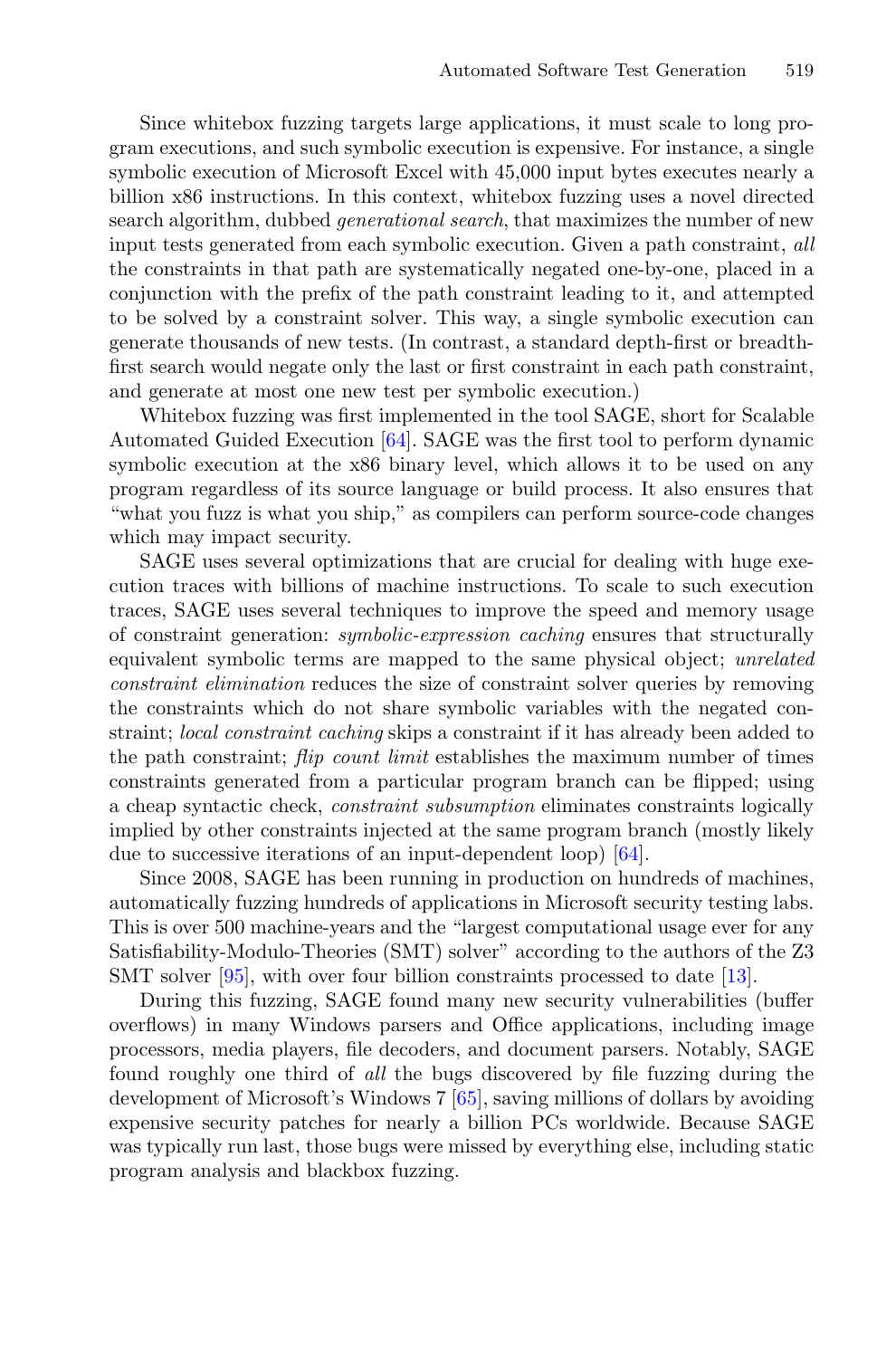In 2015, SAGE and other popular blackbox fuzzers used internally at Microsoft were packaged into Project Springfield [\[91\]](#page-24-1), the first commercial cloud fuzzing service (renamed Microsoft Security Risk Detection in 2017). Customers who subscribe to this service can submit fuzzing jobs targeting their own software and benefit from the technology described in this article. No source code or symbols are required. Springfield fuzzing jobs are easy to set up by non-experts, and are processed using the same tools used for over a decade inside Microsoft, for automatic job validation, seed minimization, fuzzing on many machines (leveraging the cloud) each running different fuzzing tools and configurations, and then automatic analysis, triage and prioritization of the bugs found, with results available directly on the Springfield web-site.

### <span id="page-15-0"></span>**5 Selective Symbolic Execution with S2E**

When the target of testing is not individual applications but *systems* code (e.g., device drivers) or *full system stacks* (i.e., the operating system kernel with drivers, libraries, and applications all together), the dominant considerations become the interaction between the tested software and its environment (Sect. [3.2\)](#page-6-0) and scaling beyond a single application. These challenges motivated the development of the S2E system [\[31](#page-21-4)].

S2E is a symbolic execution engine for x86 and ARM binaries. It is built around a modified version of the QEMU [\[12\]](#page-20-8) virtual machine, and it dynamically dispatches guest machine instructions either to the host CPU for native execution or to a symbolic execution engine (KLEE [\[23\]](#page-21-3)) embedded inside S2E. Most instructions do not access symbolic state, so they can run natively, while the rest are interpreted symbolically.

The original use case for S2E was testing full system stacks with complex environments (proprietary OS kernel, many interdependent libraries, etc.). An accurate assessment of program behavior requires taking into account every *relevant* detail of the environment, but making *a priori* the choice of what is relevant is hard. So S2E offers "in-vivo" symbolic execution, in which the environment is automatically abstracted on-the-fly, as needed. This is in contrast to "in-vitro" symbolic execution, as done by symbolic execution engines and model checkers that use stubs or models  $[8, 23, 97]$  $[8, 23, 97]$  $[8, 23, 97]$  $[8, 23, 97]$  $[8, 23, 97]$  $[8, 23, 97]$ .

Such in-vivo symbolic execution was used both in industrial and academic settings. Engineers at Intel used S2E to search for security vulnerabilities in UEFI BIOS implementations [\[11](#page-20-10)]. DDT [\[81](#page-24-14)] used S2E to test closed-source proprietary Microsoft Windows device drivers, without access to the driver source code or inside knowledge of the Windows kernel. DDT found memory leaks, segmentation faults, race conditions, and memory corruption bugs in drivers that had been shipping with Windows for many years. Network researchers used S2E to verify the dataplane of software network routers [\[47\]](#page-22-12) by using a form of exhaustive symbolic execution on specific elements in the router without having to model the rest of the router.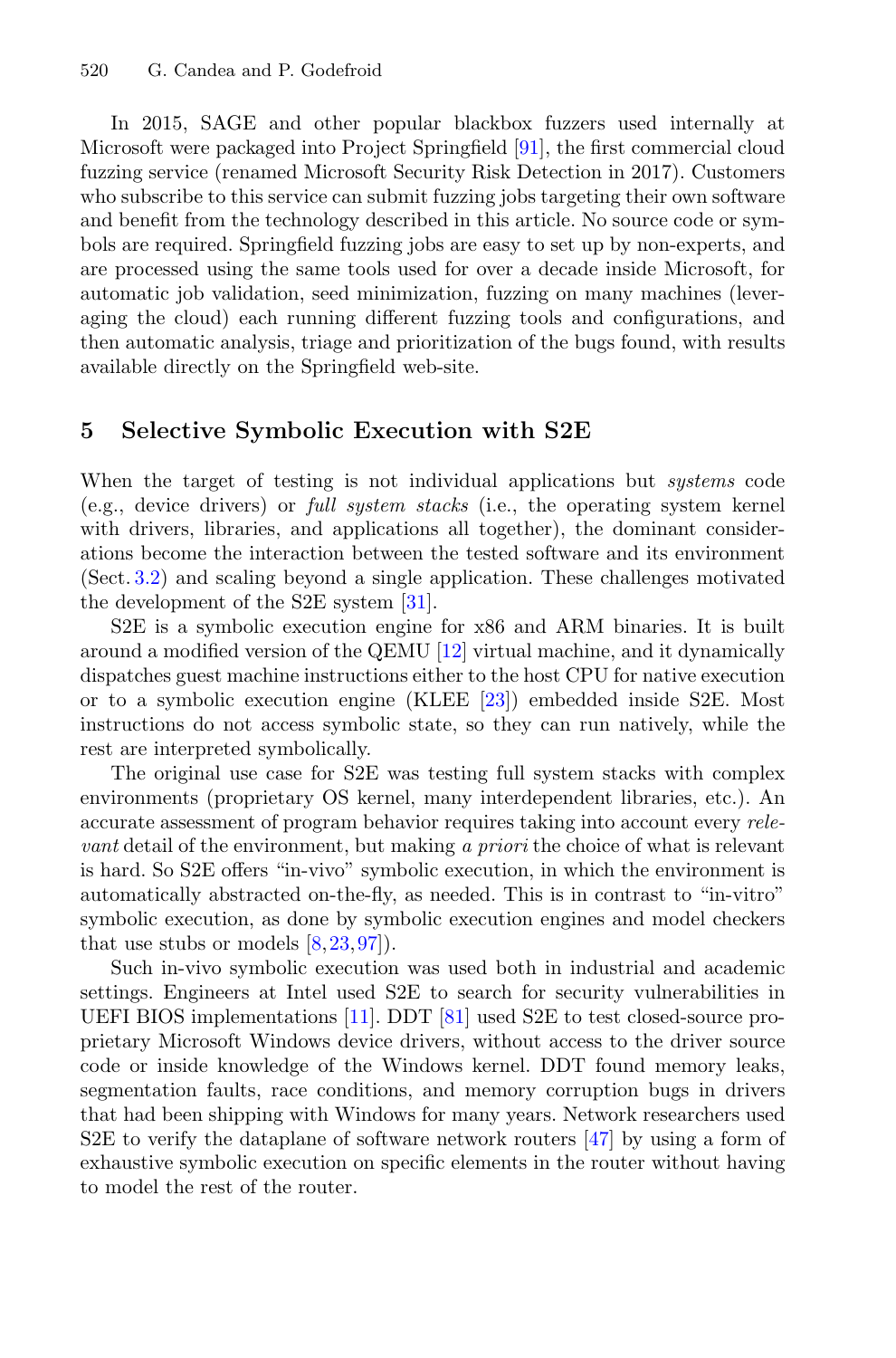The key design choice that enables in-vivo symbolic execution is to carefully maintain a unified global state store that simultaneously captures both symbolic and concrete execution state. An execution can thus alternate between concrete and symbolic execution multiple times during the same run, without losing desired correctness and precision. For example, when symbolically executing a driver in-vivo, the initial execution starts out concrete from userspace, is concrete in the kernel, then switches to symbolic when entering the driver, then back to concrete when the driver calls into the kernel, back to symbolic when execution returns inside the driver, and so on. In this way, "interesting" program paths are explored in the software of interest (the driver, in this example) without symbolically executing the rest of the real environment.

The unified state store consists of machine state (memory, CPU registers and flags, system clock, devices, etc.) that is shared between the symbolic execution engine and the virtual machine. S2E is responsible for the transparent conversions of concrete state to symbolic state and vice versa, governed by an *execution consistency model*. For example, under a so-called "locally consistent execution" model, when a driver calls kmalloc with a symbolic argument  $\lambda$  to allocate kernel memory, S2E automatically picks a concrete value that satisfies the path constraint, say 64, and executes kmalloc concretely in the kernel. Once the kernel returns the concrete 64-byte memory buffer, S2E returns to the driver a symbolic two-valued pointer  $p = 0$  | &*buffer* capturing the two possible outcomes of the kmalloc call. S2E then augments the path constraint with  $\lambda = 64$  and continues symbolic execution in the driver. Depending on consistency model, if  $\lambda$  is later involved in a branch condition with one of the branches made infeasible by the  $\lambda = 64$  constraint, S2E can return to the original kmalloc call site to re-concretize  $\lambda$  to an additional value that enables that branch, and repeat the call.

Execution consistency models in S2E are analogous to memory consistency models [\[94](#page-24-15)]. The traditional assumption about system execution is that the state at any point in time is consistent, i.e., there exists a feasible concrete-execution path from the system's start state to the system's current state. This is what S2E calls "strictly consistent concrete execution," and this is the strongest of all execution consistency models. Relaxing this assumption results in the definition of five additional consistency models [\[32](#page-21-13)], each offering different trade-offs. For example, "strictly consistent unit-level execution" corresponds to the consistency model that governs how DART [\[62](#page-23-1)] and EXE [\[24](#page-21-5)] handle the environment. The "locally consistent execution" mentioned above is the one DDT [\[81](#page-24-14)] employed for the interface between device drivers and the OS kernel.

An interesting concept in S2E is that of *symbolic hardware*. It corresponds to "overapproximately consistent execution," and allows virtualized hardware to return unconstrained symbolic values. DDT [\[81\]](#page-24-14) and SymDrive [\[104\]](#page-25-12) used this execution consistency model for the hardware interface, in order to test drivers for hardware error paths that are difficult to exercise, and to make up for the all-together absence of the hardware.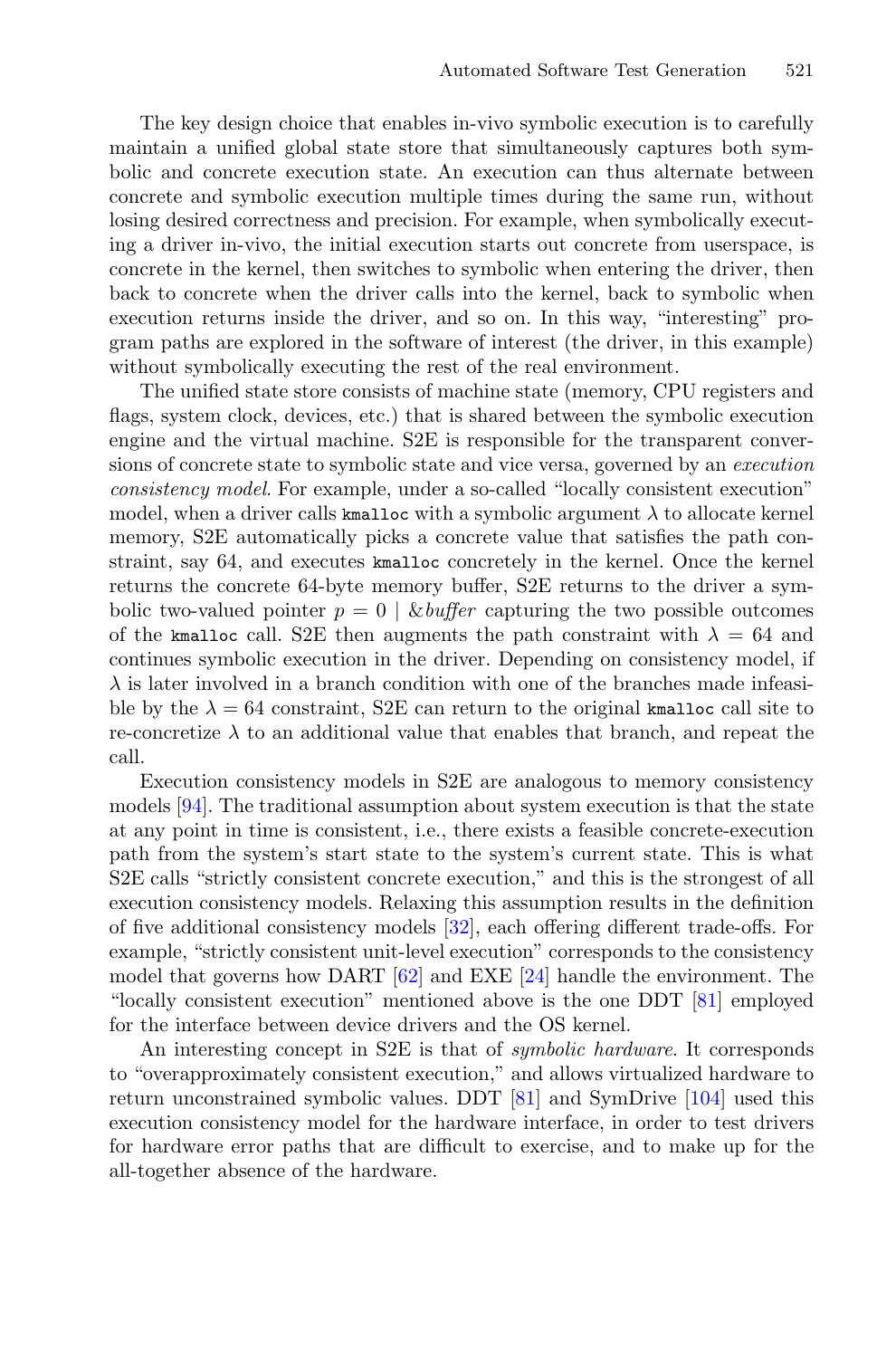One of S2E's optimizations is *lazy concretization*: concretize symbolic values on-demand, only when concretely-running code is about to branch on a condition that depends on that value. This makes it possible to carry a lot of data through the layers of the system stack without conversion. For example, when a program writes a buffer of symbolic data to the filesystem, there are usually no branches in the kernel or the disk device driver that depend on the data per se, so S2E can pass the buffer through unconcretized and write it in symbolic form to the virtual disk, from where it can later be read back in its symbolic form, thus avoiding the loss of precision inherent in concretization.

Over time, S2E turned into a general platform for software analysis, and saw a number of surprising use cases. For example, RevNIC [\[30](#page-21-14)] employed "overapproximately consistent execution" to automatically reverse-engineer proprietary Windows device drivers and produce equivalent drivers for different platforms. In [\[32\]](#page-21-13), S2E was used to develop a comprehensive performance profiler to measure instruction count, cache misses, TLB misses, and page faults for arbitrary memory hierarchies along all paths of a program. A side effect of S2E's design as a virtual machine is that it can be used not only for proprietary software but also for self-modifying, JITed, and/or obfuscated and packed/encrypted binaries. This made S2E well suited for malware analysis in a commercial setting [\[41\]](#page-22-13). It was also used to develop Chef [\[17\]](#page-21-15), a tool for turning the vanilla interpreter of a dynamically interpreted language (like Python) into a sound and complete symbolic execution engine for that language. As a final example, two of the seven systems competing in the finals of DARPA's Cyber Grand Challenge in 2016 were based on S2E. This competition was an all-machine computer security tournament, where each competing machine had to autonomously analyze computer programs, find security vulnerabilities, fix them, and launch attacks on other competitors. As part of Galactica (one of the DARPA competitors), S2E launched 392 successful attacks during the competition, twice as many as the competition's all-around winner.

S2E is currently an open-source project [\[51\]](#page-22-14) and is also at the heart of several commercial cybersecurity products. S2E illustrates how automated test generation can morph into a variety of other forms of program analysis.

# <span id="page-17-0"></span>**6 Other Approaches to Automated Test Generation**

As mentioned in the introduction, this paper is not a survey on automatic test generation. We do mention briefly here some other notable test-generation techniques.

**Model-Based Testing.** Given an abstract representation of the program, called *model*, model-based testing consists of generating tests by analyzing the model in order to check the *conformance* of the program with respect to the model (e.g., [\[114\]](#page-25-13)). Such models are usually program specifications written by hand, but they can also be generated automatically using machine-learning techniques (e.g., see [\[69](#page-23-13)[,102](#page-25-14)] and the article on automata learning in this volume  $[74]$  $[74]$ ). In contrast, the code-driven test-generation techniques discussed in this article do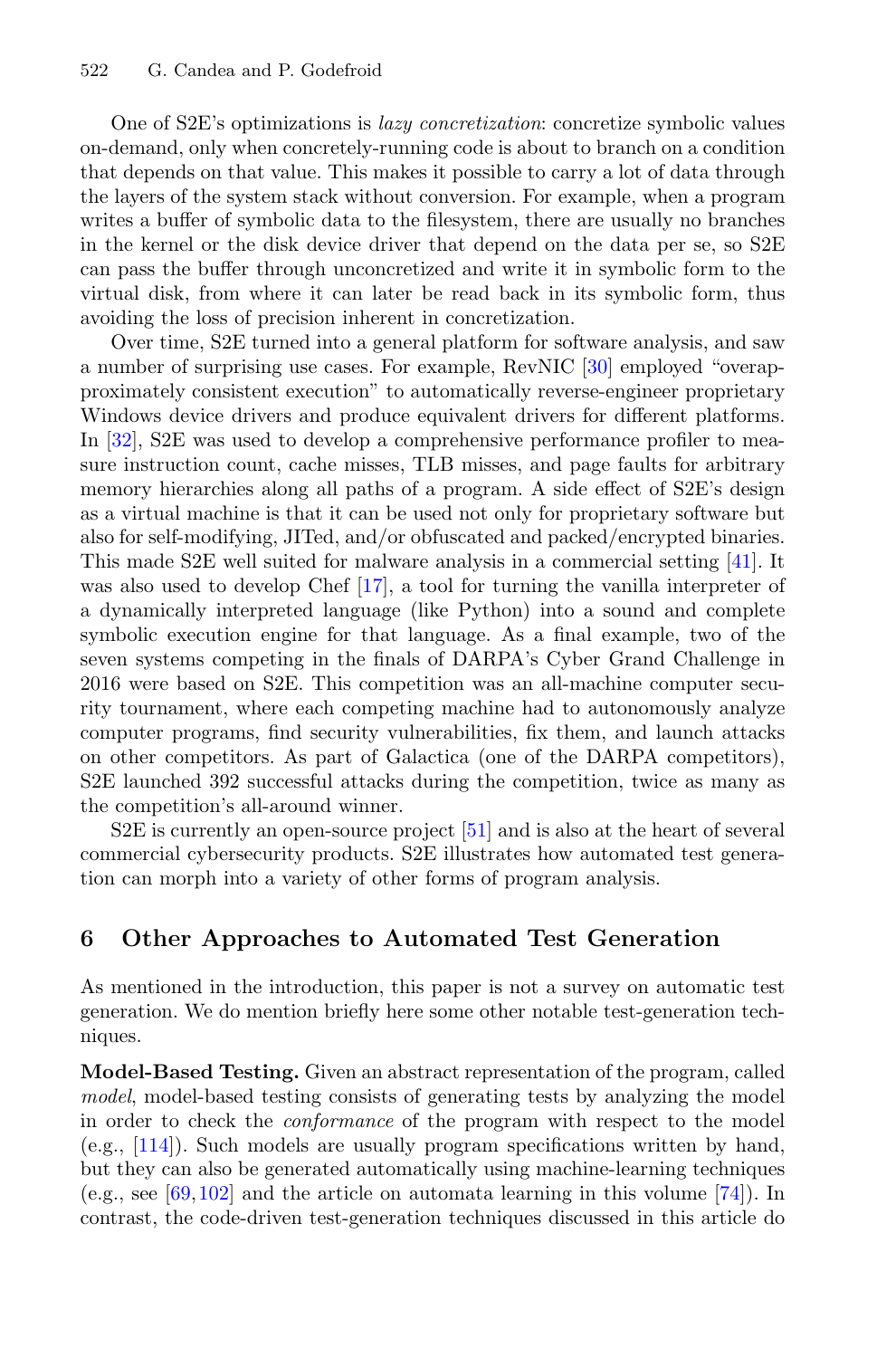not use or require a model of the program under test. Instead, their goal is to generate tests that exercise as many program statements as possible, including assertions inserted in the code.

**Grammar-Based Fuzzing.** Most popular blackbox random fuzzers for security testing support some form of grammar representation to specify the input format of the application under test, e.g., Peach [\[99](#page-25-15)] and SPIKE [\[100\]](#page-25-16), among many others [\[112](#page-25-17)]. Such grammars are typically written by hand, and this process is laborious, time consuming, and error-prone. Nevertheless, grammar-based fuzzing is the most effective fuzzing technique known today for fuzzing applications with complex structured input formats, like web-browsers which must take as inputs web-pages including complex HTML documents and JavaScript code. Work on grammar-based test input generation started in the 1970's [\[71](#page-23-15)[,101](#page-25-18)]. Test generation from a grammar is usually either random [\[40](#page-22-15)[,89](#page-24-16)[,110](#page-25-19)] or exhaustive [\[83\]](#page-24-17). Imperative generation  $[33, 42]$  $[33, 42]$  $[33, 42]$  is a related approach in which a custom-made program generates the inputs (in effect, the program encodes the grammar). Grammar-based fuzzing can also be combined with whitebox fuzzing [\[61,](#page-23-16)[86](#page-24-18)].

**Search-Based Test Generation.** Test generation can be viewed as a search and optimization problem (e.g., how to maximize code coverage), and various heuristics and search techniques have been proposed, for instance, using genetic algorithms and simulated annealing (e.g., [\[90\]](#page-24-19)). The fuzzing heuristics using code-coverage feedback mentioned earlier are related to these techniques. These techniques have also been applied to other software engineering problems, including other testing-related problems such as test case minimization and test case prioritization [\[90\]](#page-24-19).

**Exploit Generation.** A targetted form of security testing is exploit generation: given a program, automatically find vulnerabilities and generate exploits for them. Systems like Mayhem [\[28](#page-21-17)] have used pre-conditioned symbolic execution to find and exploit zero-day security bugs [\[6](#page-20-11)], and work prior to that augmented such test generation with knowledge from security patches in order to reverse-engineer the exploits against which those patches were defending [\[15](#page-21-18)].

**Combinatorial Testing.** Given a program and a set of input parameters, combinatorial testing aims at generating efficiently a set of test inputs which cover all pairs of input parameters (e.g., [\[39\]](#page-22-17)). Generalizations from pairs to arbitrary k-tuples have also been proposed. In practice, these techniques are used provided the number of input parameters is sufficiently small, e.g., for configuration parameters [\[39\]](#page-22-17).

**Concurrency Testing.** Systematic testing techniques and algorithms have also been proposed for concurrent software (e.g., [\[50](#page-22-18)[,53,](#page-22-19)[58](#page-23-17)[,96](#page-25-20)]). Such techniques explore the possible interleavings of multiple processes or threads using a runtime scheduler with the goal of finding concurrency-related bugs such as deadlocks and race conditions.

**Runtime Verification.** Runtime verification tools (e.g., [\[48](#page-22-20)[,73](#page-23-18)]) monitor at run-time the behavior of a program and compare this behavior against a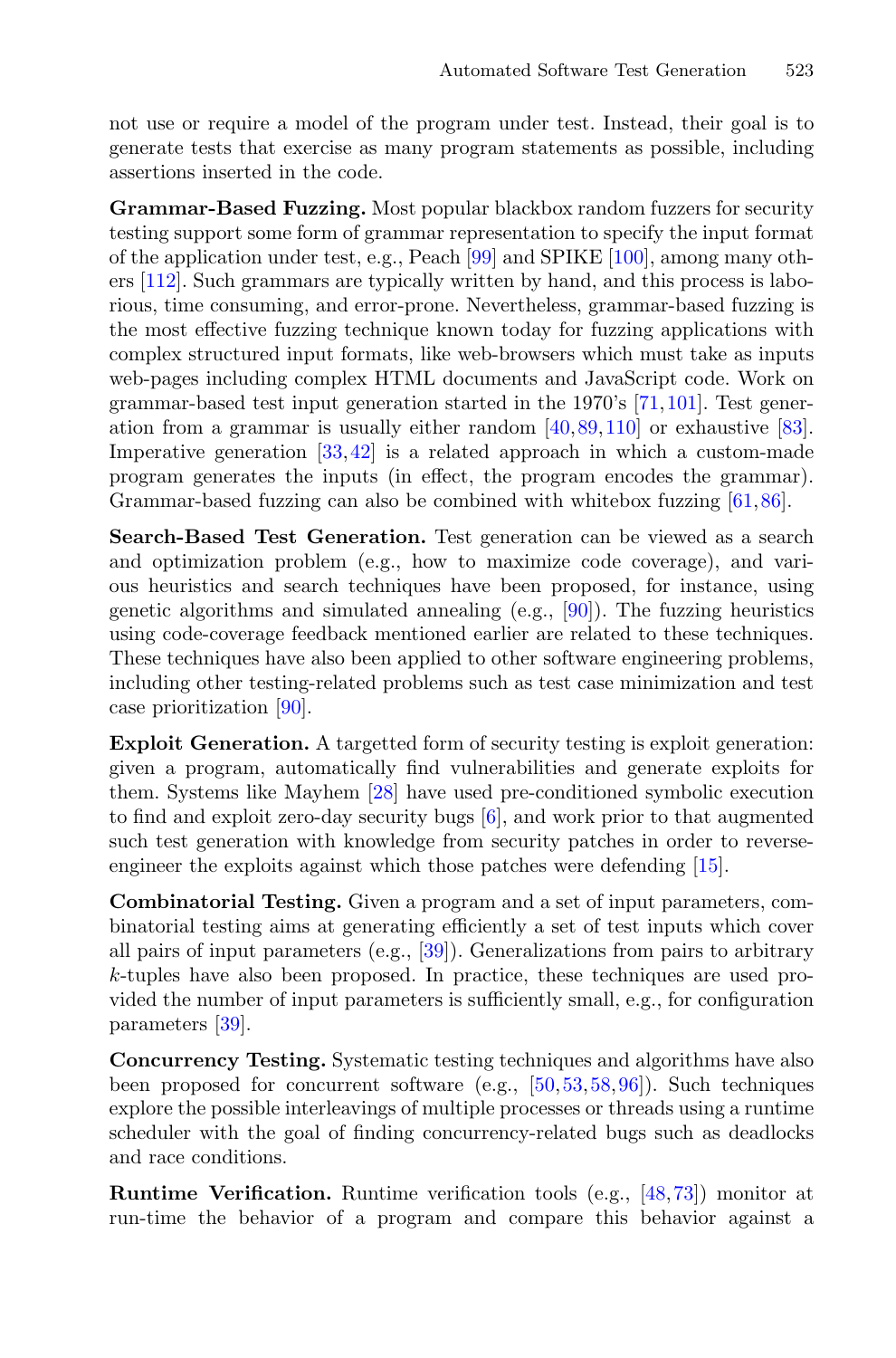high-level specification, typically represented as a finite-state automaton or a temporal-logic formula. These tools can be viewed as extensions of runtime checking tools mentioned earlier (like Purify and AddressSanitizer), and are complementary to test generation.

**Program Verification.** Over the past few decades, symbolic execution, constraint generation and automated theorem proving have also been developed further in various ways for program verification, such as verification-condition generation (e.g.,  $[9,46]$  $[9,46]$  $[9,46]$ ), symbolic model checking [\[19\]](#page-21-19) and bounded model checking [\[35\]](#page-22-21). Program verification aims at proving the absence of program errors, while test generation aims at generating concrete test inputs that can drive the program to execute specific program statements or paths. A detailed technical comparison can be found in  $[63]$  $[63]$ . In practice, symbolic execution, constraint generation and solving are typically not sound and complete, and *fully automatic* program verification remains elusive for large complex software.

# <span id="page-19-0"></span>**7 Conclusion**

This article presented an introduction and overview of automated test generation for software. We discussed how test generation using dynamic symbolic execution can be more precise than static test generation and other forms of test generation such as random, taint-based and coverage-heuristic-based test generation. This test generation approach is also more sophisticated, requiring the use of automated theorem proving for solving path constraints. This machinery is more complex and heavy-weight, but may exercise more program paths, find more bugs and generate fewer redundant tests covering the same path. Whether this better precision is worth the trouble depends on the application domain.

Research on automatic test generation has been carried out over many years and is still an active area of research. The techniques described in this article have been implemented in tens of tools. The application of those tools has, collectively, found thousands of new bugs, many of them critical from a reliability or security point of view, in many different application domains.

While this progress is significant and enoucouraging, there is room for further improvements. Automated test generation tools have been successfully applied to several application domains so far, but they are not being used routinely yet by most software developers and testers. New application domains are arising for which the techniques described here need significant rethinking. For example the models automatically learned by machine-learning algorithms (e.g., used in self-driving vehicles) are unlike regular programs, and so testing them automatically requires new approaches. More work is required to further lower the cost of automated test generation (e.g., in terms of computation and memory) while increasing the value it provides (e.g., by providing actionable information on how to fix the bugs instead of just providing test cases). Automated testing can benefit from human insights (both in terms of providing test criteria and in prioritizing test case search), and the potential of combining human intelligence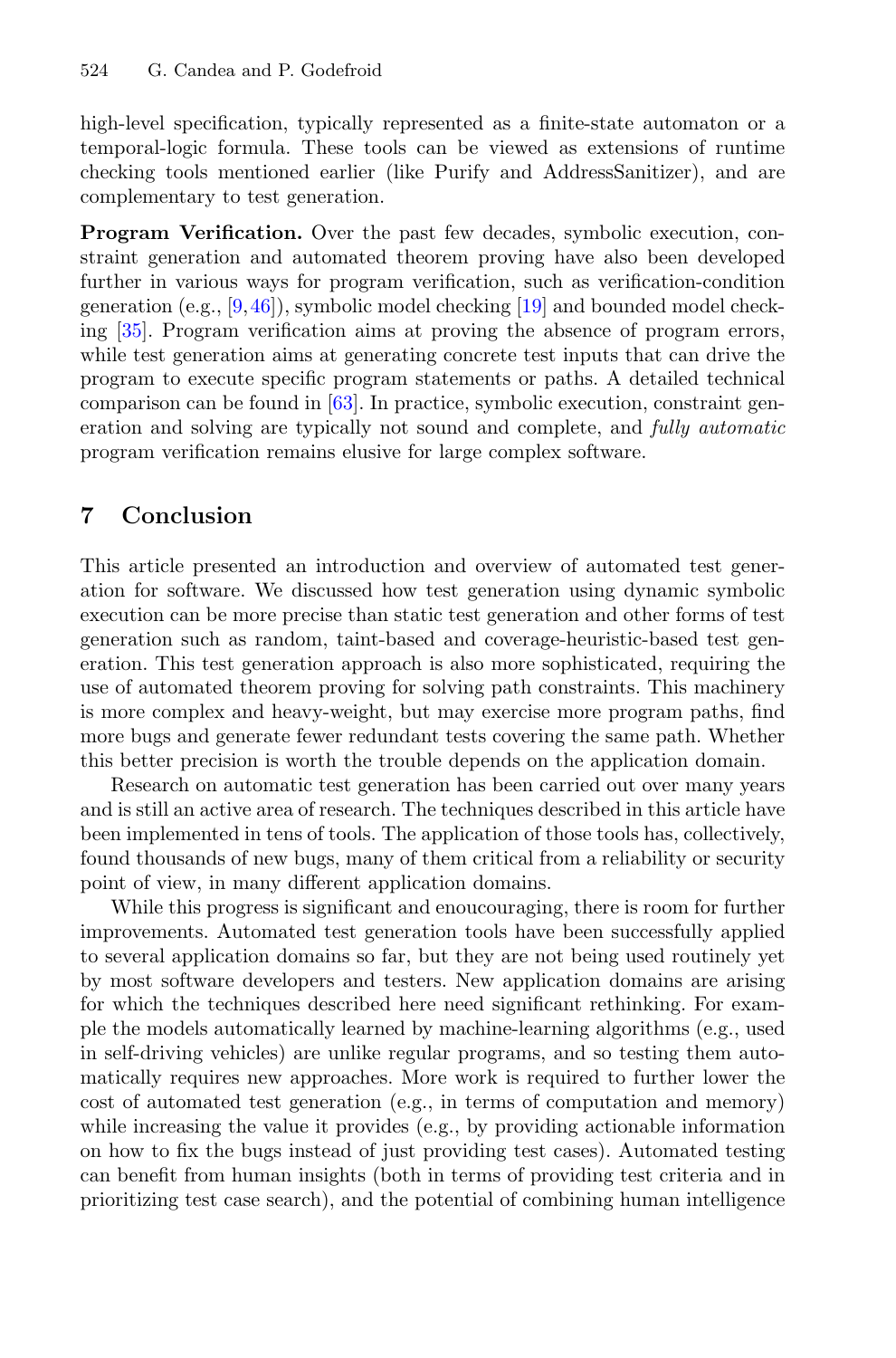with fuzzing and symbolic execution has yet to be realized. We also see opportunities for machine learning in automated testing, such as in learning input grammars from examples and leveraging these grammars for generating tests. Finally, the goal of automated test generation is to enable software engineers to produce better software faster, and further research is required on how best to integrate testing tools in software development processes, in particular modern agile processes and continuous integration, and how to tighten the feedback loop for fixing bugs.

## **References**

- <span id="page-20-0"></span>1. Aizatsky, M., Serebryany, K., Chang, O., Arya, A., Whittaker, M.: Announcing OSS-Fuzz: Continuous fuzzing for open source software (2016). [https://testing.](https://testing.googleblog.com/2016/12/announcing-oss-fuzz-continuous-fuzzing.html) [googleblog.com/2016/12/announcing-oss-fuzz-continuous-fuzzing.html](https://testing.googleblog.com/2016/12/announcing-oss-fuzz-continuous-fuzzing.html)
- <span id="page-20-5"></span>2. Alberti, F., Ghilardi, S., Sharygina, N.: Decision procedures for flat array properties. In: Ábrahám, E., Havelund, K. (eds.) TACAS 2014. LNCS, vol. 8413, pp. 15–30. Springer, Heidelberg (2014). [https://doi.org/10.1007/978-3-642-54862-8](https://doi.org/10.1007/978-3-642-54862-8_2) 2
- <span id="page-20-3"></span>3. Anand, S., Godefroid, P., Tillmann, N.: Demand-driven compositional symbolic execution. In: Ramakrishnan, C.R., Rehof, J. (eds.) TACAS 2008. LNCS, vol. 4963, pp. 367–381. Springer, Heidelberg (2008). [https://doi.org/10.1007/978-3-](https://doi.org/10.1007/978-3-540-78800-3_28) [540-78800-3](https://doi.org/10.1007/978-3-540-78800-3_28) 28
- <span id="page-20-4"></span>4. Artzi, S., Kiezun, A., Dolby, J., Tip, F., Dig, D., Paradkar, A.M., Ernst, M.D.: Finding bugs in web applications using dynamic test generation and explicit-state model checking. IEEE Trans. Softw. Eng. **36**(4), 474–494 (2010)
- <span id="page-20-1"></span>5. Arya, A., Neckar, C.: Fuzzing for security (2012). [https://blog.chromium.org/](https://blog.chromium.org/2012/04/fuzzing-for-security.html) [2012/04/fuzzing-for-security.html](https://blog.chromium.org/2012/04/fuzzing-for-security.html)
- <span id="page-20-11"></span>6. Avgerinos, T., Cha, S.K., Hao, B.L.T., Brumley, D.: AEG: automatic exploit generation. In: Network and Distributed System Security Symposium (2011)
- <span id="page-20-2"></span>7. Babic, D., Hu, A.J.: Calysto: scalable and precise extended static checking. In: International Conference on Software Engineering (2008)
- <span id="page-20-9"></span>8. Ball, T., Bounimova, E., Levin, V., Kumar, R., Lichtenberg, J.: The static driver verifier research platform. In: Touili, T., Cook, B., Jackson, P. (eds.) CAV 2010. LNCS, vol. 6174, pp. 119–122. Springer, Heidelberg (2010). [https://doi.org/10.](https://doi.org/10.1007/978-3-642-14295-6_11) [1007/978-3-642-14295-6](https://doi.org/10.1007/978-3-642-14295-6_11) 11
- <span id="page-20-12"></span>9. Barnett, M., Chang, B.-Y.E., DeLine, R., Jacobs, B., Leino, K.R.M.: Boogie: a modular reusable verifier for object-oriented programs. In: de Boer, F.S., Bonsangue, M.M., Graf, S., de Roever, W.-P. (eds.) FMCO 2005. LNCS, vol. 4111, pp. 364–387. Springer, Heidelberg (2006). [https://doi.org/10.1007/11804192](https://doi.org/10.1007/11804192_17) 17
- <span id="page-20-6"></span>10. Barrett, C., et al.: CVC4. In: Gopalakrishnan, G., Qadeer, S. (eds.) CAV 2011. LNCS, vol. 6806, pp. 171–177. Springer, Heidelberg (2011). [https://doi.org/10.](https://doi.org/10.1007/978-3-642-22110-1_14) [1007/978-3-642-22110-1](https://doi.org/10.1007/978-3-642-22110-1_14) 14
- <span id="page-20-10"></span>11. Bazhaniuk, O., Loucaides, J., Rosenbaum, L., Tuttle, M.R., Zimmer, V.: Symbolic execution for BIOS security. In: USENIX Workshop on Offensive Technologies (2015)
- <span id="page-20-8"></span>12. Bellard, F.: QEMU, a fast and portable dynamic translator. In: USENIX Annual Technical Conference (2005)
- <span id="page-20-7"></span>13. Bounimova, E., Godefroid, P., Molnar, D.: Billions and billions of constraints: whitebox fuzz testing in production. In: International Conference on Software Engineering (2013)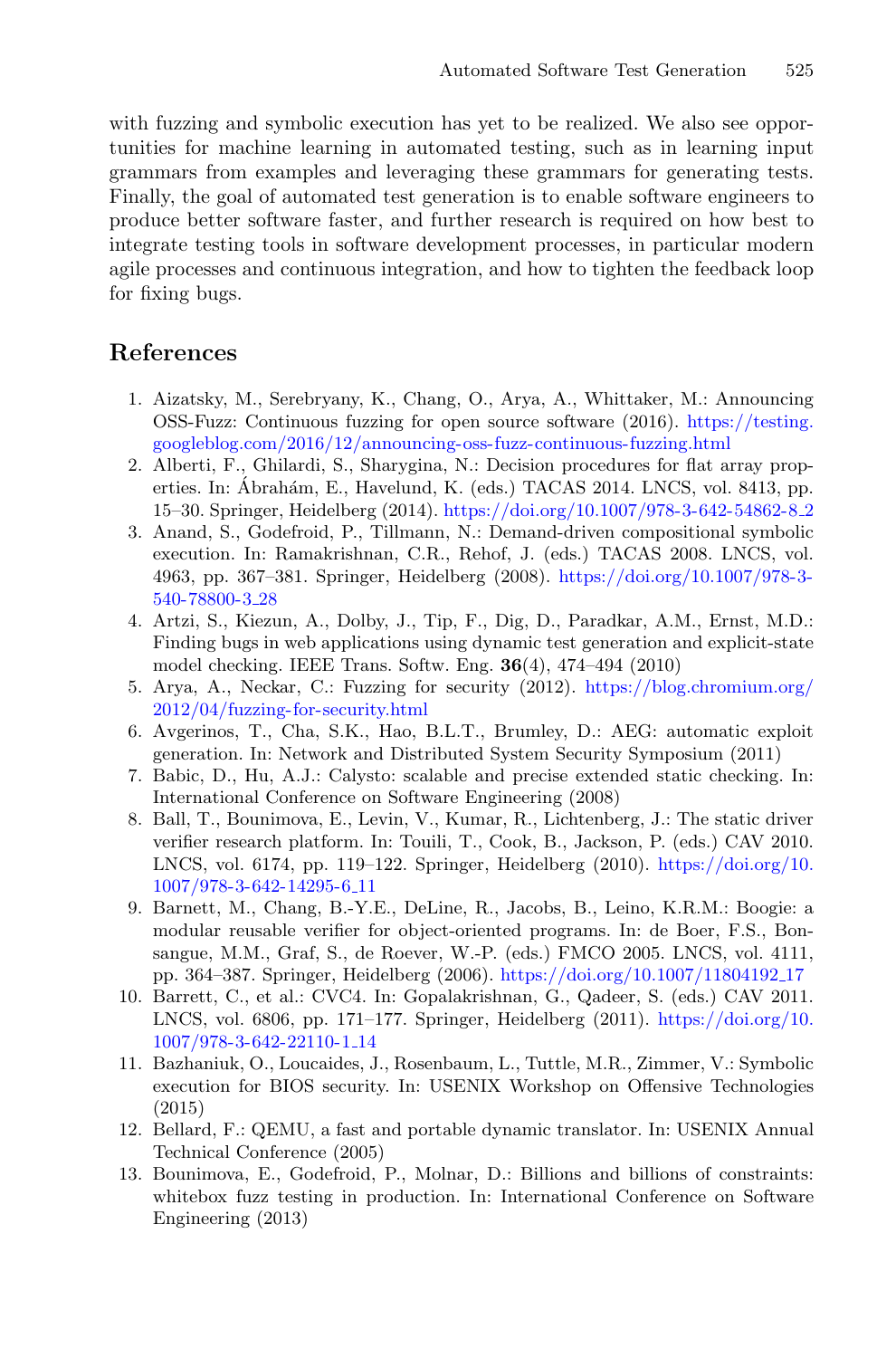- <span id="page-21-1"></span>14. Boyer, R.S., Elspas, B., Levitt, K.N.: SELECT - a formal system for testing and debugging programs by symbolic execution. SIGPLAN Not. **10**, 234–245 (1975)
- <span id="page-21-18"></span>15. Brumley, D., Poosankam, P., Song, D., Zheng, J.: Automatic patch-based exploit generation is possible: techniques and implications. In: IEEE Symposium on Security and Privacy (2008)
- <span id="page-21-10"></span>16. Brummayer, R., Biere, A.: Boolector: an efficient SMT solver for bit-vectors and arrays. In: Kowalewski, S., Philippou, A. (eds.) TACAS 2009. LNCS, vol. 5505, pp. 174–177. Springer, Heidelberg (2009). [https://doi.org/10.1007/978-3-642-00768-](https://doi.org/10.1007/978-3-642-00768-2_16) 2 [16](https://doi.org/10.1007/978-3-642-00768-2_16)
- <span id="page-21-15"></span>17. Bucur, S., Kinder, J., Candea, G.: Prototyping symbolic execution engines for interpreted languages. In: International Conference on Architectural Support for Programming Languages and Operating Systems (2014)
- <span id="page-21-6"></span>18. Bucur, S., Ureche, V., Zamfir, C., Candea, G.: Parallel symbolic execution for automated real-world software testing. In: ACM EuroSys European Conference on Computer Systems (2011)
- <span id="page-21-19"></span>19. Burch, J., Clarke, E., McMillan, K., Dill, D., Hwang, L.: Symbolic model checking:  $10^{20}$  states and beyond. In: Symposium on Logic in Computer Science (1990)
- <span id="page-21-9"></span>20. Burnim, J., Sen, K.: Heuristics for scalable dynamic test generation. In: International Conference on Automated Software Engineering (2008)
- <span id="page-21-7"></span>21. Bush, W., Pincus, J., Sielaff, D.: A static analyzer for finding dynamic programming errors. Softw. Practice Exp. **30**(7), 775–802 (2000)
- <span id="page-21-2"></span>22. Cadar, C., Engler, D.: Execution generated test cases: how to make systems code crash itself. In: Godefroid, P. (ed.) SPIN 2005. LNCS, vol. 3639, pp. 2–23. Springer, Heidelberg (2005). [https://doi.org/10.1007/11537328](https://doi.org/10.1007/11537328_2) 2
- <span id="page-21-3"></span>23. Cadar, C., Dunbar, D., Engler, D.R.: KLEE: unassisted and automatic generation of high-coverage tests for complex systems programs. In: Symposium on Operating System Design and Implementation (2008)
- <span id="page-21-5"></span>24. Cadar, C., Ganesh, V., Pawlowski, P.M., Dill, D.L., Engler, D.R.: EXE: automatically generating inputs of death. In: Conference on Computer and Communication Security (2006)
- <span id="page-21-12"></span>25. Candea, G.: A software certification service. In: Symposium on Operating System Design and Implementation (2008). "Research Vision" talk session
- <span id="page-21-11"></span>26. Candea, G., Bucur, S., Zamfir, C.: Automated software testing as a service. In: Symposium on Cloud Computing (2010)
- <span id="page-21-0"></span>27. CERT: CERT database of security vulnerabilities (2017). [http://www.cert.org/](http://www.cert.org/vulnerability-analysis/knowledgebase/) [vulnerability-analysis/knowledgebase/](http://www.cert.org/vulnerability-analysis/knowledgebase/)
- <span id="page-21-17"></span>28. Cha, S.K., Avgerinos, T., Rebert, A., Brumley, D.: Unleashing Mayhem on binary code. In: IEEE Symposium on Security and Privacy (2012)
- <span id="page-21-8"></span>29. Chen, H., Dean, D., Wagner, D.: Model checking one million lines of C code. In: Network and Distributed System Security Symposium (2004)
- <span id="page-21-14"></span>30. Chipounov, V., Candea, G.: Reverse engineering of binary device drivers with RevNIC. In: ACM EuroSys European Conference on Computer Systems (2010)
- <span id="page-21-4"></span>31. Chipounov, V., Kuznetsov, V., Candea, G.: S2E: a platform for in-vivo multipath analysis of software systems. In: International Conference on Architectural Support for Programming Languages and Operating Systems (2011)
- <span id="page-21-13"></span>32. Chipounov, V., Kuznetsov, V., Candea, G.: The S2E platform: design, implementation, and applications. ACM Trans. Comput. Syst. **30**(1), 2 (2012). Special issue: Best papers of ASPLOS
- <span id="page-21-16"></span>33. Claessen, K., Hughes, J.: QuickCheck: a lightweight tool for random testing of Haskell programs. In: ACM SIGPLAN International Conference on Functional Programming (2000)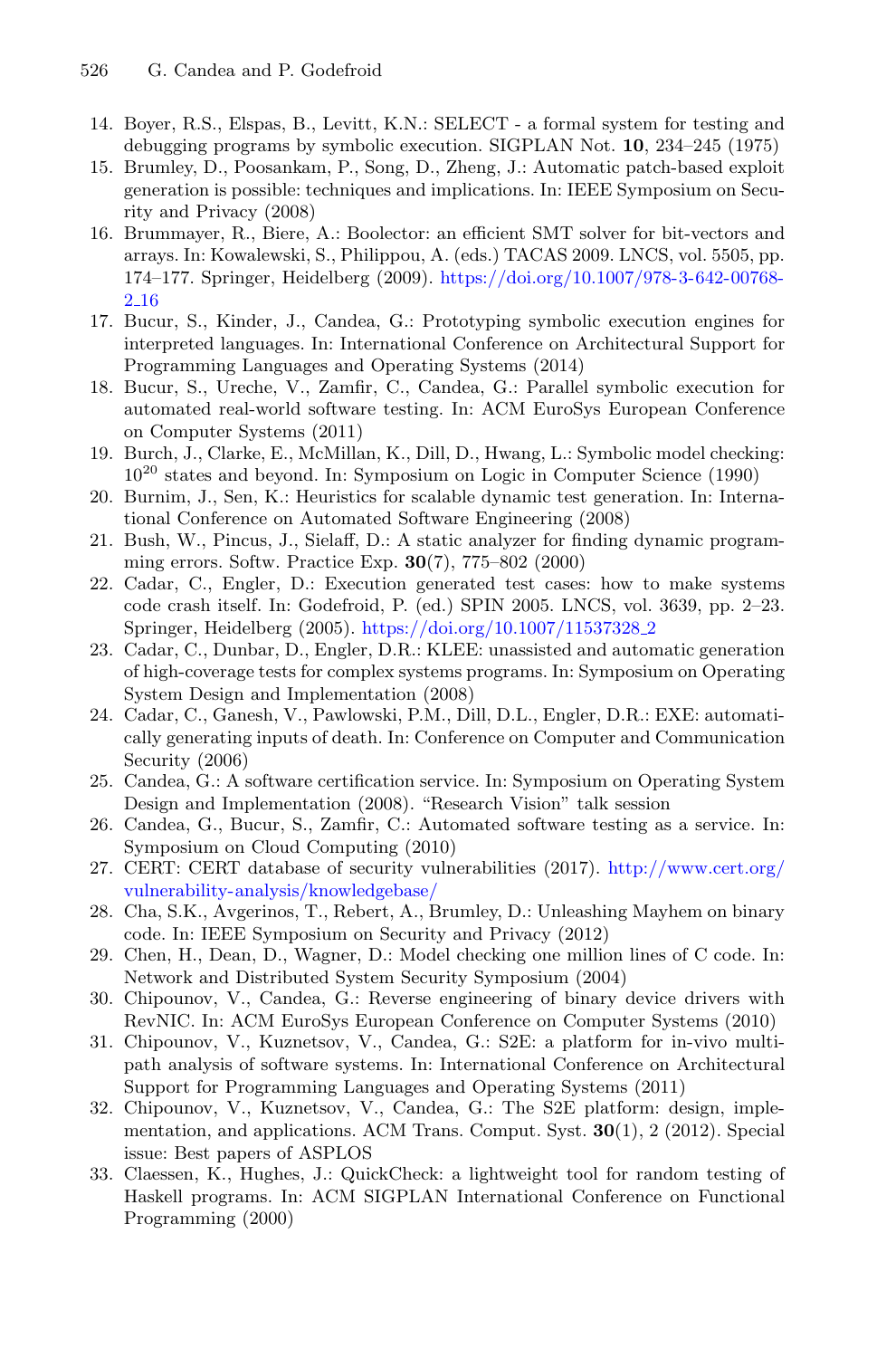- <span id="page-22-1"></span>34. Clang Users Manual: Undefined behavior sanitizer (2017). [http://clang.llvm.org/](http://clang.llvm.org/docs/UsersManual.html) [docs/UsersManual.html](http://clang.llvm.org/docs/UsersManual.html)
- <span id="page-22-21"></span>35. Clarke, E.M., Biere, A., Raimi, R., Zhu, Y.: Bounded model checking using satisfiability solving. Formal Methods Syst. Des. **19**(1), 7–34 (2001)
- <span id="page-22-7"></span>36. Clarke, E., Kroening, D., Lerda, F.: A tool for checking ANSI-C programs. In: Jensen, K., Podelski, A. (eds.) TACAS 2004. LNCS, vol. 2988, pp. 168–176. Springer, Heidelberg (2004). [https://doi.org/10.1007/978-3-540-24730-2](https://doi.org/10.1007/978-3-540-24730-2_15) 15
- <span id="page-22-4"></span>37. Clarke, L.A.: A program testing system. In: ACM Annual Conference (1976)
- <span id="page-22-5"></span>38. Clarke, L.A., Richardson, D.J.: Applications of symbolic evaluation. J. Syst. Softw. **5**(1), 15–35 (1985)
- <span id="page-22-17"></span>39. Cohen, D.M., Dalal, S.R., Parelius, J., Patton, G.C.: The combinatorial design approach to automatic test generation. IEEE Softw. **13**(5), 83–88 (1996)
- <span id="page-22-15"></span>40. Coppit, D., Lian, J.: Yagg: an easy-to-use generator for structured test inputs. In: International Conference on Automated Software Engineering (2005)
- <span id="page-22-13"></span>41. Cyberhaven Inc: Cyberhaven product line. <http://cyberhaven.io/>
- <span id="page-22-16"></span>42. Daniel, B., Dig, D., Garcia, K., Marinov, D.: Automated testing of refactoring engines. In: Symposium on the Foundations of Software Engineering (2007)
- <span id="page-22-9"></span>43. Das, M., Lerner, S., Seigle, M.: ESP: path-sensitive program verification in polynomial time. In: International Conference on Programming Language Design and Implementation (2002)
- <span id="page-22-2"></span>44. Dhurjati, D., Kowshik, S., Adve, V.: Safecode: enforcing alias analysis for weakly typed languages. In: International Conference on Programming Language Design and Implementation (2006)
- <span id="page-22-0"></span>45. Dijkstra, E.W.: Notes on Structured Programming. In: Structured Programming. Academic Press, Cambridge (1972)
- <span id="page-22-6"></span>46. Dijkstra, E.W.: Guarded commands, nondeterminacy and formal derivation of programs. Commun. ACM **18**(8), 453–457 (1975)
- <span id="page-22-12"></span>47. Dobrescu, M., Argyraki, K.: Software dataplane verification. In: Symposium on Networked Systems Design and Implementation (2014)
- <span id="page-22-20"></span>48. Drusinsky, D.: The temporal rover and the ATG rover. In: Havelund, K., Penix, J., Visser, W. (eds.) SPIN 2000. LNCS, vol. 1885, pp. 323–330. Springer, Heidelberg (2000). [https://doi.org/10.1007/10722468](https://doi.org/10.1007/10722468_19) 19
- <span id="page-22-10"></span>49. Dutertre, B., de Moura, L.: A fast linear-arithmetic solver for DPLL(T). In: Ball, T., Jones, R.B. (eds.) CAV 2006. LNCS, vol. 4144, pp. 81–94. Springer, Heidelberg (2006). [https://doi.org/10.1007/11817963](https://doi.org/10.1007/11817963_11) 11
- <span id="page-22-18"></span>50. Edelstein, O., Farchi, E., Goldin, E., Nir, Y., Ratsaby, G., Ur, S.: Framework for testing multi-threaded Java programs. Concurrency Comput.: Practice Exp. **15**(3–5), 485–499 (2003)
- <span id="page-22-14"></span>51. EPFL and Cyberhaven Inc: S2E software distribution. <http://s2e.systems/>
- <span id="page-22-3"></span>52. Etoh, H.: Propolice: GCC extension for protecting applications from stacksmashing attacks (2000). [https://www.researchgate.net/publication/243483996](https://www.researchgate.net/publication/243483996_GCC_extension_for_protecting_applications_from_stack-smashing_attacks ) GCC extension for protecting applications from [stack-smashing](https://www.researchgate.net/publication/243483996_GCC_extension_for_protecting_applications_from_stack-smashing_attacks ) attacks
- <span id="page-22-19"></span>53. Flanagan, C., Godefroid, P.: Dynamic partial-order reduction for model checking software. In: Symposium on Principles of Programming Languages (2005)
- <span id="page-22-8"></span>54. Flanagan, C., Leino, K.R.M., Lillibridge, M., Nelson, G., Saxe, J.B., Stata, R.: Extended static checking for Java. In: International Conference on Programming Language Design and Implementation (2002)
- <span id="page-22-11"></span>55. Forrester, J.E., Miller, B.P.: An empirical study of the robustness of windows NT applications using random testing. In: USENIX Windows System Symposium (2000)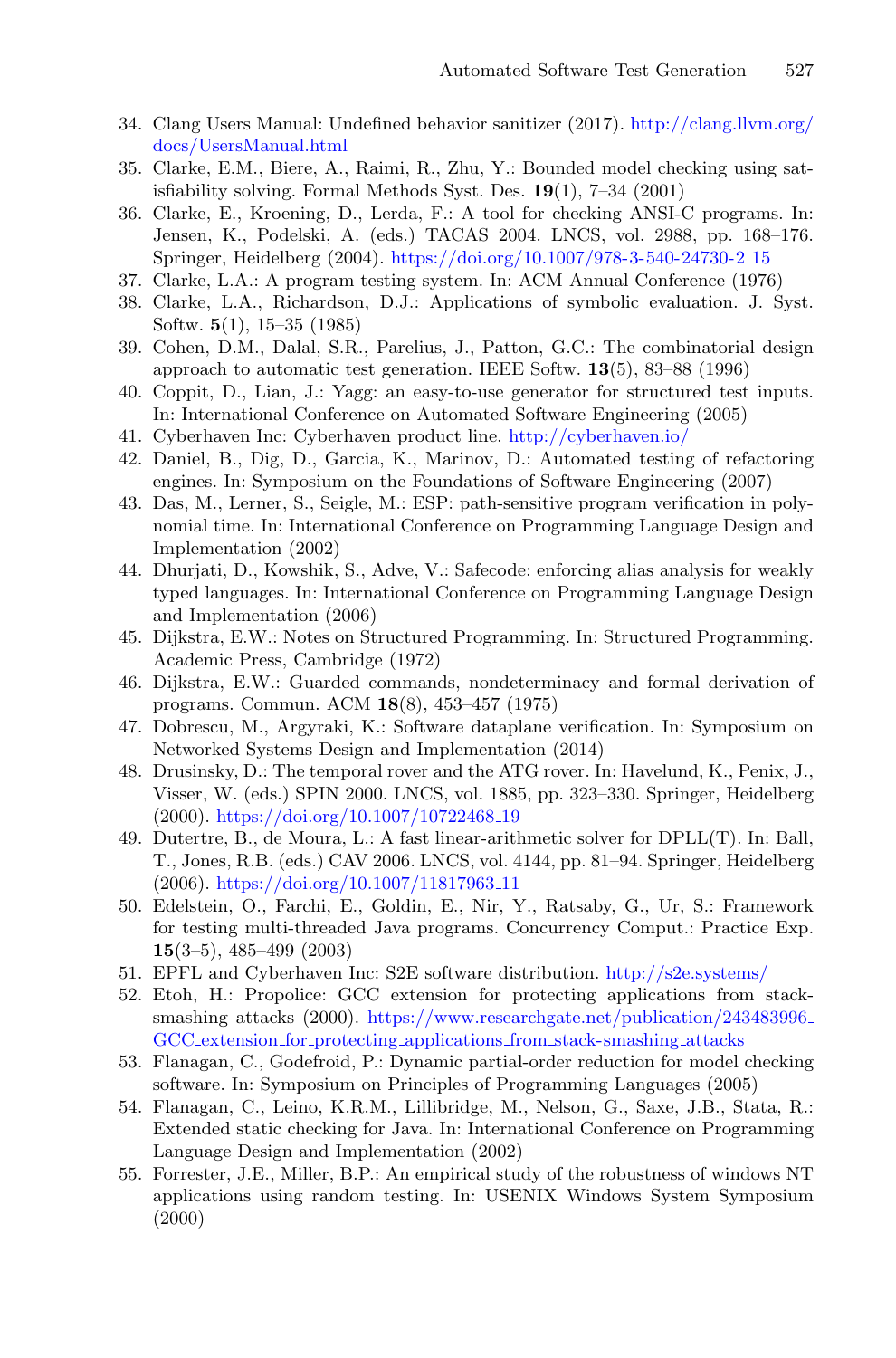- <span id="page-23-8"></span>56. Ganai, M.K., Gupta, A.: Tunneling and slicing: towards scalable BMC. In: Design Automation Conference (2008)
- <span id="page-23-10"></span>57. Ganesh, V., Dill, D.L.: A decision procedure for bit-vectors and arrays. In: Damm, W., Hermanns, H. (eds.) CAV 2007. LNCS, vol. 4590, pp. 519–531. Springer, Heidelberg (2007). [https://doi.org/10.1007/978-3-540-73368-3](https://doi.org/10.1007/978-3-540-73368-3_52) 52
- <span id="page-23-17"></span>58. Godefroid, P.: Model checking for programming languages using VeriSoft. In: Symposium on Principles of Programming Languages (1997)
- <span id="page-23-6"></span>59. Godefroid, P.: Compositional dynamic test generation. In: Symposium on Principles of Programming Languages (2007)
- <span id="page-23-3"></span>60. Godefroid, P.: Higher-order test generation. In: International Conference on Programming Language Design and Implementation (2011)
- <span id="page-23-16"></span>61. Godefroid, P., Kiezun, A., Levin, M.Y.: Grammar-based whitebox fuzzing. In: International Conference on Programming Language Design and Implementation (2008)
- <span id="page-23-1"></span>62. Godefroid, P., Klarlund, N., Sen, K.: DART: directed automated random testing. In: International Conference on Programming Language Design and Implementation (2005)
- <span id="page-23-19"></span>63. Godefroid, P., Lahiri, S.K.: From program to logic: an introduction. In: LASER Summer School (2012)
- <span id="page-23-4"></span>64. Godefroid, P., Levin, M., Molnar, D.: Automated whitebox fuzz testing. In: Network and Distributed System Security Symposium (2008)
- <span id="page-23-12"></span>65. Godefroid, P., Levin, M., Molnar, D.: SAGE: whitebox fuzzing for security testing. Commun. ACM **55**(3) (2012)
- <span id="page-23-11"></span>66. Godefroid, P., Molnar, D.: Fuzzing in the cloud. Technical report MSR-TR-2010- 29, Microsoft Research, March 2010
- <span id="page-23-7"></span>67. Godefroid, P., Nori, A., Rajamani, S., Tetali, S.: Compositional may-must program analysis: unleashing the power of alternation. In: Symposium on Principles of Programming Languages (2010)
- <span id="page-23-2"></span>68. Gupta, N., Mathur, A.P., Soffa, M.L.: Generating test data for branch coverage. In: International Conference on Automated Software Engineering (2000)
- <span id="page-23-13"></span>69. Hagerer, A., Hungar, H., Niese, O., Steffen, B.: Model generation by moderated regular extrapolation. In: Kutsche, R.-D., Weber, H. (eds.) FASE 2002. LNCS, vol. 2306, pp. 80–95. Springer, Heidelberg (2002). [https://doi.org/10.1007/3-540-](https://doi.org/10.1007/3-540-45923-5_6) [45923-5](https://doi.org/10.1007/3-540-45923-5_6) 6
- <span id="page-23-5"></span>70. Hallem, S., Chelf, B., Xie, Y., Engler, D.: A system and language for building system-specific static analyses. In: International Conference on Programming Language Design and Implementation (2002)
- <span id="page-23-15"></span>71. Hanford, K.: Automatic generation of test cases. IBM Syst. J. **9**(4) (1970)
- <span id="page-23-9"></span>72. Hansen, T., Schachte, P., Søndergaard, H.: State joining and splitting for the symbolic execution of binaries. In: Bensalem, S., Peled, D.A. (eds.) RV 2009. LNCS, vol. 5779, pp. 76–92. Springer, Heidelberg (2009). [https://doi.org/10.1007/](https://doi.org/10.1007/978-3-642-04694-0_6) [978-3-642-04694-0](https://doi.org/10.1007/978-3-642-04694-0_6) 6
- <span id="page-23-18"></span>73. Havelund, K., Rosu, G.: Monitoring Java programs with Java PathExplorer. In: International Conference on Runtime Verification (2001)
- <span id="page-23-14"></span>74. Howar, F., Jonsson, B., Vaandrager, F.: Combining black-box and white-box techniques for learning register automata. In: Steffen, B., Woeginger, G. (eds.) Computing and Software Science. LNCS, vol. 10000, pp. 563–588. Springer, Heidelberg (2018)
- <span id="page-23-0"></span>75. Howard, M., Lipner, S.: The Security Development Lifecycle. Microsoft Press (2006)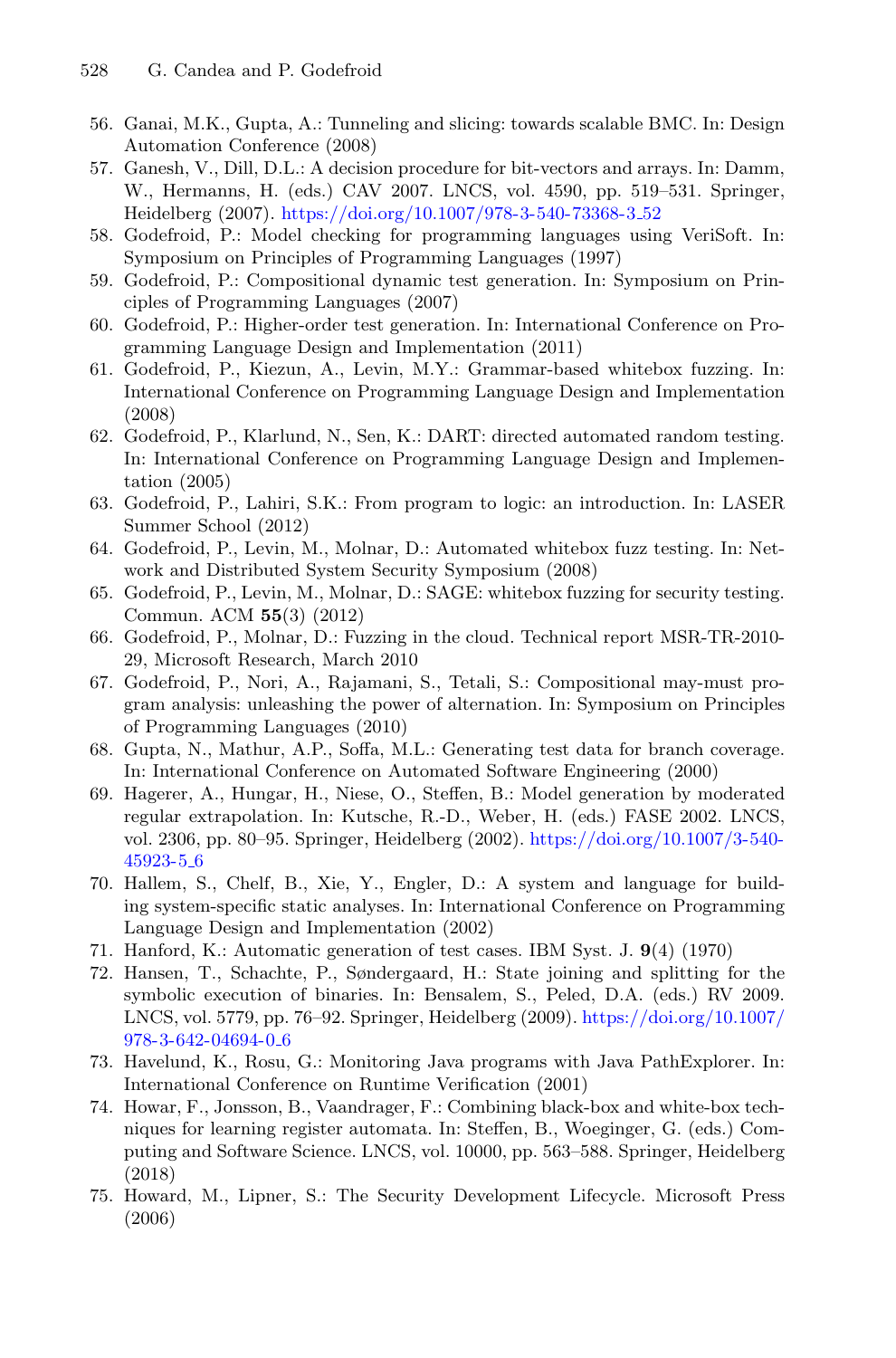- <span id="page-24-4"></span>76. Howden, W.: Symbolic testing and the DISSECT symbolic evaluation system. IEEE Trans. Softw. Eng. **3**(4) (1977)
- <span id="page-24-8"></span>77. Ivančić, F., Yang, Z., Ganai, M.K., Gupta, A., Shlyakhter, I., Ashar, P.: F-Soft. software verification platform. In: Etessami, K., Rajamani, S.K. (eds.) CAV 2005. LNCS, vol. 3576, pp. 301–306. Springer, Heidelberg (2005). [https://doi.org/10.](https://doi.org/10.1007/11513988_31) [1007/11513988](https://doi.org/10.1007/11513988_31) 31
- <span id="page-24-3"></span>78. Jelinek, J.: Fortify source: Object size checking to prevent (some) buffer overflows. <https://gcc.gnu.org/ml/gcc-patches/2004-09/msg02055.html>
- <span id="page-24-5"></span>79. King, J.C.: Symbolic execution and program testing. J. ACM **19**(7) (1976)
- <span id="page-24-6"></span>80. Korel, B.: A dynamic approach of test data generation. In: IEEE Conference on Software Maintenance (1990)
- <span id="page-24-14"></span>81. Kuznetsov, V., Chipounov, V., Candea, G.: Testing closed-source binary device drivers with DDT. In: USENIX Annual Technical Conference (2010)
- <span id="page-24-9"></span>82. Kuznetsov, V., Kinder, J., Bucur, S., Candea, G.: Efficient state merging in symbolic execution. In: International Conference on Programming Language Design and Implementation (2012)
- <span id="page-24-17"></span>83. Lämmel, R., Schulte, W.: Controllable combinatorial coverage in grammarbased testing. In: Uyar, M.U., Duale, A.Y., Fecko, M.A. (eds.) TestCom 2006. LNCS, vol. 3964, pp. 19–38. Springer, Heidelberg (2006). [https://doi.org/10.1007/](https://doi.org/10.1007/11754008_2) [11754008](https://doi.org/10.1007/11754008_2) 2
- <span id="page-24-2"></span>84. Libfuzzer–a library for coverage-guided fuzz testing. [http://llvm.org/docs/](http://llvm.org/docs/LibFuzzer.html) [LibFuzzer.html](http://llvm.org/docs/LibFuzzer.html)
- <span id="page-24-12"></span>85. Luckow, K., Dimjašević, M., Giannakopoulou, D., Howar, F., Isberner, M., Kahsai, T., Rakamarić, Z., Raman, V.: JDART: a dynamic symbolic analysis framework. In: Chechik, M., Raskin, J.-F. (eds.) TACAS 2016. LNCS, vol. 9636, pp. 442–459. Springer, Heidelberg (2016). [https://doi.org/10.1007/978-3-662-49674-](https://doi.org/10.1007/978-3-662-49674-9_26) 9 [26](https://doi.org/10.1007/978-3-662-49674-9_26)
- <span id="page-24-18"></span>86. Majumdar, R., Xu, R.: Directed test generation using symbolic grammars. In: International Conference on Automated Software Engineering (2007)
- <span id="page-24-11"></span>87. Majumdar, R., Xu, R.-G.: Reducing test inputs using information partitions. In: Bouajjani, A., Maler, O. (eds.) CAV 2009. LNCS, vol. 5643, pp. 555–569. Springer, Heidelberg (2009). [https://doi.org/10.1007/978-3-642-02658-4](https://doi.org/10.1007/978-3-642-02658-4_41) 41
- <span id="page-24-7"></span>88. Mauborgne, L., Rival, X.: Trace partitioning in abstract interpretation based static analyzers. In: Sagiv, M. (ed.) ESOP 2005. LNCS, vol. 3444, pp. 5–20. Springer, Heidelberg (2005). [https://doi.org/10.1007/978-3-540-31987-0](https://doi.org/10.1007/978-3-540-31987-0_2) 2
- <span id="page-24-16"></span>89. Maurer, P.: Generating test data with enhanced context-free grammars. IEEE Softw. **7**(4) (1990)
- <span id="page-24-19"></span>90. McMinn, P.: Search-based software test data generation: a survey. Int. J. Softw. Test. Verification Reliab. **14**(2) (2004)
- <span id="page-24-1"></span>91. Microsoft: Project springfield. <https://www.microsoft.com/springfield/>
- <span id="page-24-0"></span>92. Miller, B., Fredriksen, L., So, B.: An empirical study of the reliability of UNIX utilities. Commun. ACM **33**(12) (1990)
- <span id="page-24-10"></span>93. Molnar, D., Wagner, D.: Catchconv: symbolic execution and run-time type inference for integer conversion errors. Technical report EECS-2007-23, U.C. Berkeley (2007)
- <span id="page-24-15"></span>94. Mosberger, D.: Memory consistency models. ACM SIGOPS Oper. Syst. Rev. **27**(1) (1993)
- <span id="page-24-13"></span>95. de Moura, L., Bjørner, N.: Z3: an efficient SMT solver. In: Ramakrishnan, C.R., Rehof, J. (eds.) TACAS 2008. LNCS, vol. 4963, pp. 337–340. Springer, Heidelberg (2008). [https://doi.org/10.1007/978-3-540-78800-3](https://doi.org/10.1007/978-3-540-78800-3_24) 24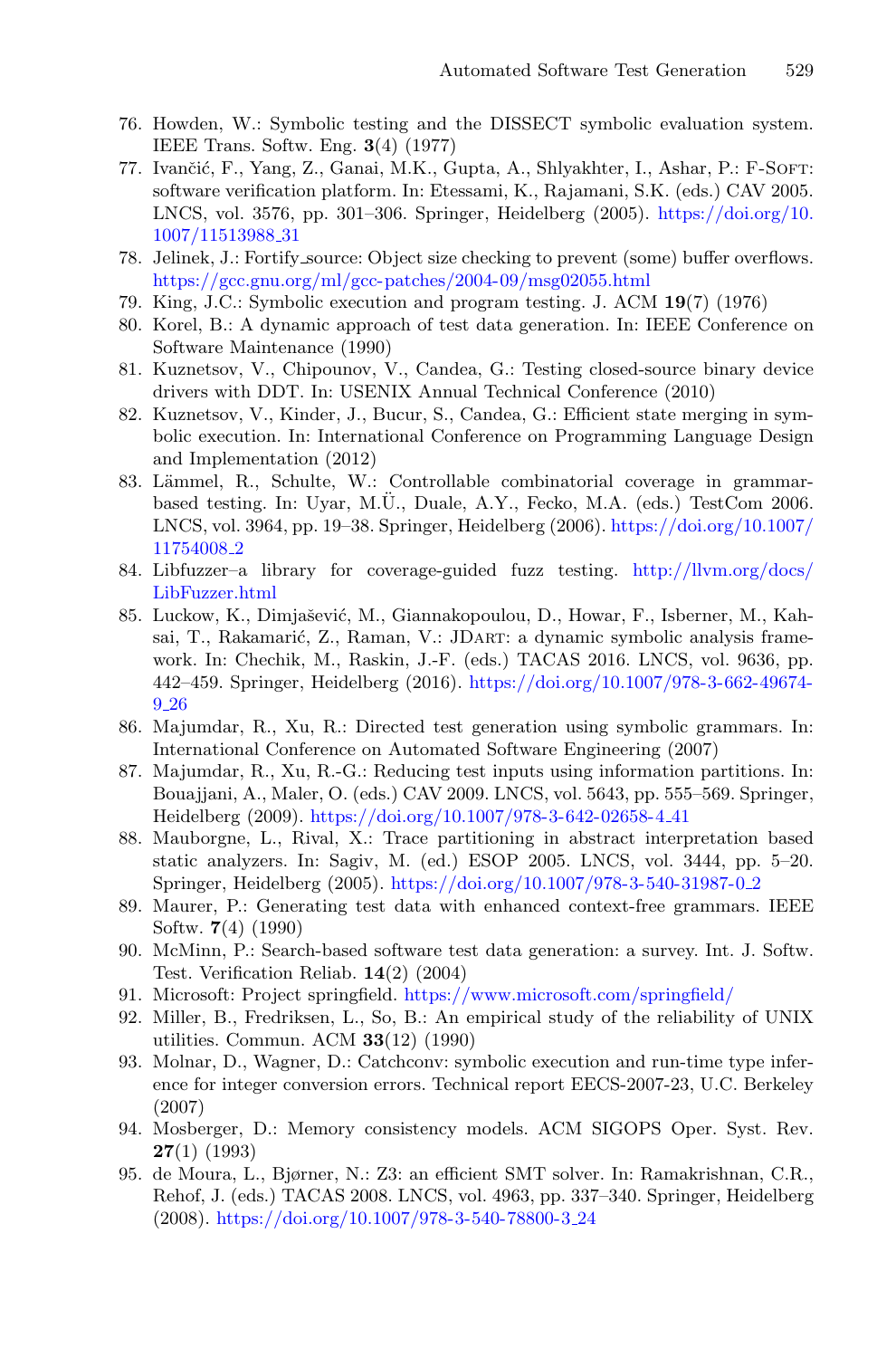- <span id="page-25-20"></span>96. Musuvathi, M., Qadeer, S.: Iterative context bounding for systematic testing of multithreaded programs. In: International Conference on Programming Language Design and Implementation (2007)
- <span id="page-25-11"></span>97. Musuvathi, M., Qadeer, S., Ball, T., Basler, G., Nainar, P.A., Neamtiu, I.: Finding and reproducing Heisenbugs in concurrent programs. In: Symposium on Operating System Design and Implementation (2008)
- <span id="page-25-4"></span>98. Offutt, A.J., Jin, Z., Pan, J.: The dynamic domain reduction procedure for test data generation. Softw. Practice Exp. **29**(2) (1999)
- <span id="page-25-15"></span>99. Peach fuzzer (2017). <http://www.peachfuzzer.com/>
- <span id="page-25-16"></span>100. Spike fuzzer (2017). [http://resources.infosecinstitute.com/fuzzer-automation](http://resources.infosecinstitute.com/fuzzer-automation-with-spike/)[with-spike/](http://resources.infosecinstitute.com/fuzzer-automation-with-spike/)
- <span id="page-25-18"></span>101. Purdom, P.: A sentence generator for testing parsers. BIT Numer. Math. **12**(3) (1972)
- <span id="page-25-14"></span>102. Raffelt, H., Merten, M., Steffen, B., Margaria, T.: Dynamic testing via automata learning. Int. J. Softw. Tools Technol. Transf. **11**(4) (2009)
- <span id="page-25-3"></span>103. Ramamoorthy, C., Ho, S.B., Chen, W.: On the automated generation of program test data. IEEE Trans. Softw. Eng. **2**(4) (1976)
- <span id="page-25-12"></span>104. Renzelmann, M.J., Kadav, A., Swift, M.M.: Symdrive: testing drivers without devices. In: Symposium on Operating System Design and Implementation (2012)
- <span id="page-25-6"></span>105. Reps, T., Horwitz, S., Sagiv, M.: Precise interprocedural dataflow analysis via graph reachability. In: Symposium on Principles of Programming Languages (1995)
- <span id="page-25-10"></span>106. Saxena, P., Akhawe, D., Hanna, S., Mao, F., McCamant, S., Song, D.: A symbolic execution framework for javascript. In: IEEE Symposium on Security and Privacy, pp. 513–528 (2010)
- <span id="page-25-5"></span>107. Sen, K., Marinov, D., Agha, G.: CUTE: a concolic unit testing engine for C. In: Symposium on the Foundations of Software Engineering (2005)
- <span id="page-25-1"></span>108. Serebryany, K., Bruening, D., Potapenko, A., Vyukov, D.: AddressSanitizer: a fast address sanity checker. In: USENIX Annual Technical Conference (2012)
- <span id="page-25-2"></span>109. Serebryany, K., Iskhodzhanov, T.: ThreadSanitizer - data race detection in practice. In: Workshop on Binary Instrumentation and Applications (2009)
- <span id="page-25-19"></span>110. Sirer, E., Bershad, B.: Using production grammars in software testing. In: Conference on Domain-Specific Languages (1999)
- <span id="page-25-9"></span>111. Song, D., et al.: BitBlaze: a new approach to computer security via binary analysis. In: Sekar, R., Pujari, A.K. (eds.) ICISS 2008. LNCS, vol. 5352, pp. 1–25. Springer, Heidelberg (2008). [https://doi.org/10.1007/978-3-540-89862-7](https://doi.org/10.1007/978-3-540-89862-7_1) 1
- <span id="page-25-17"></span>112. Sutton, M., Greene, A., Amini, P.: Fuzzing: Brute Force Vulnerability Discovery. Addison-Wesley Professional, Boston (2007)
- <span id="page-25-8"></span>113. Tillmann, N., de Halleux, J.: Pex–white box test generation for .NET. In: Beckert, B., Hähnle, R. (eds.) TAP 2008. LNCS, vol. 4966, pp. 134–153. Springer, Heidelberg (2008). [https://doi.org/10.1007/978-3-540-79124-9](https://doi.org/10.1007/978-3-540-79124-9_10) 10
- <span id="page-25-13"></span>114. Utting, M., Pretschner, A., Legeard, B.: A taxonomy of model-based testing approaches. Int. J. Softw. Test. Verification Reliab. **22**(5) (2012)
- <span id="page-25-0"></span>115. Villanueva, J.C.: How many atoms are there in the universe? (2015). [http://www.](http://www.universetoday.com/36302/atoms-in-the-universe/) [universetoday.com/36302/atoms-in-the-universe/](http://www.universetoday.com/36302/atoms-in-the-universe/)
- <span id="page-25-7"></span>116. Wagner, J., Kuznetsov, V., Candea, G.: -OVERIFY: optimizing programs for fast verification. In: Workshop on Hot Topics in Operating Systems (2013)